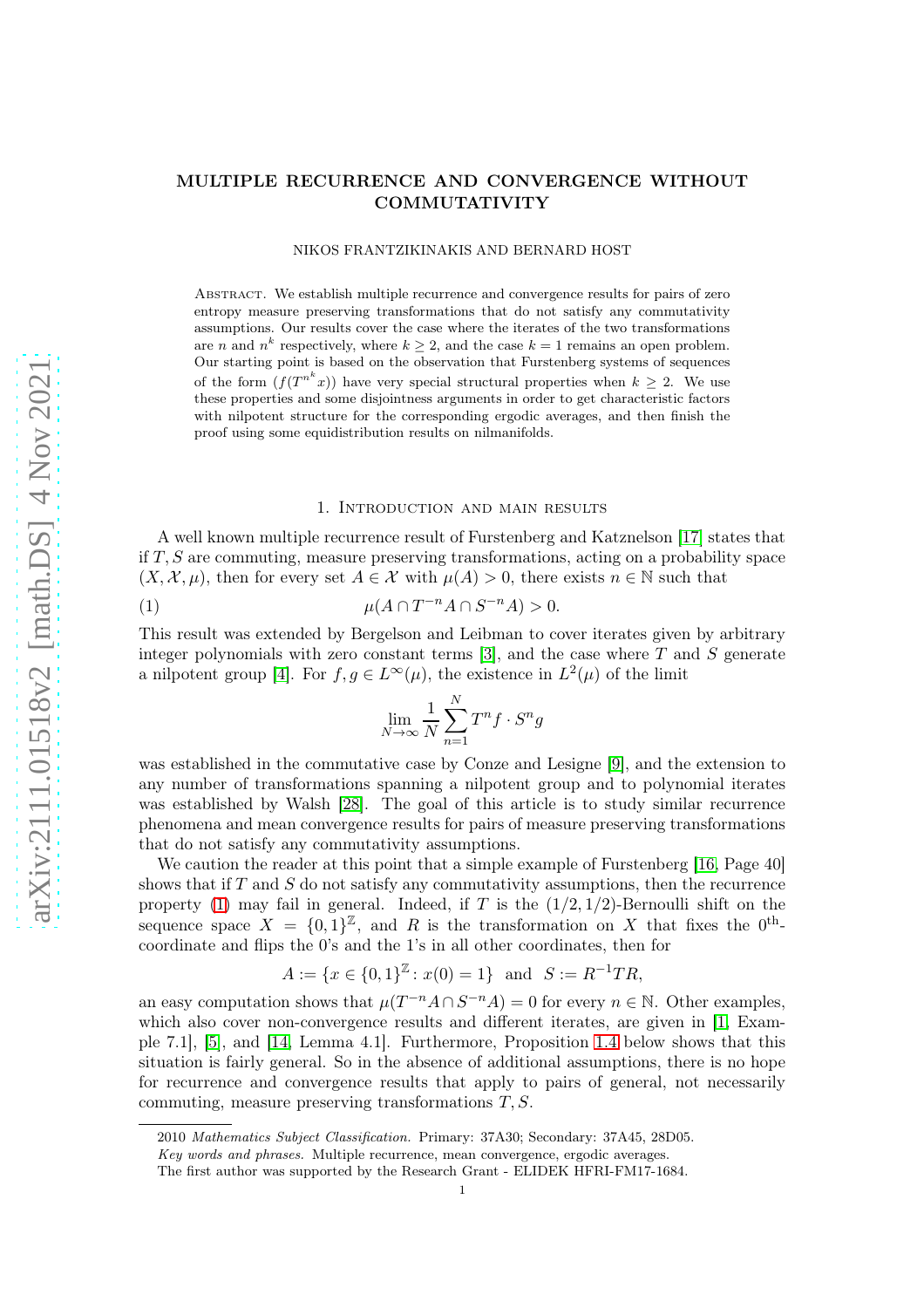1.1. Results. On the positive side, it was recently established in [\[11\]](#page-19-5) that if the transformation  $T$  has zero entropy (in the above mentioned counterexamples  $T$  and  $S$  have positive entropy), then for any positive non-integer a we have for all sets  $A \in \mathcal{X}$  with  $\mu(A) > 0$  that there exists  $n \in \mathbb{N}$  such that

<span id="page-1-0"></span>(2) 
$$
\mu(A \cap T^{-n}A \cap S^{-[n^a]}A) > 0.
$$

It was also established in [\[11\]](#page-19-5) that the corresponding multiple ergodic averages

<span id="page-1-1"></span>
$$
\frac{1}{N} \sum_{n=1}^{N} T^n f \cdot S^{[n^a]} g
$$

converge in  $L^2(\mu)$  as  $N \to \infty$  and a simple formula for the limit was obtained. The method of  $[11]$  makes essential use of the fact that the power of n in the second iterate is non-integral; this hypothesis gives access to properties of strongly stationary systems that the so called "Furstenberg systems" of sequences of the form  $(g(S^{[n^a]}x))$  satisfy. Such information is lost when  $a$  is integral, and it was left as an open problem (see [\[11,](#page-19-5) Problem 2]) whether the recurrence property [\(2\)](#page-1-0), or the mean convergence of the averages [\(3\)](#page-1-1), still holds when  $a \in \mathbb{N}$ . The main objective of this article is to give a positive answer to these questions when  $a \in \mathbb{N}$  is different than 1. The case where  $a = 1$  remains open (see Section [1.4](#page-2-1) for additional related problems).

<span id="page-1-3"></span>**Theorem 1.1.** Let  $T, S$  be measure preserving transformations acting on a probability space  $(X, \mathcal{X}, \mu)$  such that the system  $(X, \mu, T)$  has zero entropy. Let also  $p \in \mathbb{Z}[t]$  be a polynomial with  $\deg(p) > 2$ . Then for every  $f, g \in L^{\infty}(\mu)$  the limit

<span id="page-1-2"></span>(4) 
$$
\lim_{N \to \infty} \frac{1}{N} \sum_{n=1}^{N} T^n f \cdot S^{p(n)} g
$$

exists in  $L^2(\mu)$ .

**Remark.** Our argument gives that [\(4\)](#page-1-2) holds even if we replace the average  $\frac{1}{N} \sum_{n=1}^{N}$  with the average  $\frac{1}{|\Phi_N|} \sum_{n \in \Phi_N}$ , where  $(\Phi_N)_{N \in \mathbb{N}}$  is any Følner sequence of subsets of N.

The rational Kronecker factor  $\mathcal{K}_{rat}(T)$  is the factor spanned by eigenfunctions associated to rational eigenvalues of T. In the case where  $T = S$  and  $p(n) = n^2$ , Furstenberg and Weiss [\[18\]](#page-19-6) proved that this factor is characteristic, in the sense of [\[18\]](#page-19-6), for mean convergence of the averages [\(4\)](#page-1-2), a result that was later extended to the case of commuting transformations in [\[8\]](#page-19-7). In the context of Theorem [1.1,](#page-1-3) the methods used in these articles do not allow us to get similar characteristic factors for the averages [\(4\)](#page-1-2). We use a different approach to establish the following result.

<span id="page-1-5"></span>**Theorem 1.2.** Under the hypothesis of Theorem [1.1,](#page-1-3) the limit [\(4\)](#page-1-2) in  $L^2(\mu)$  is equal to 0 if either  $\mathbb{E}(f|\mathcal{K}_{rat}(T)) = 0$  or  $\mathbb{E}(g|\mathcal{K}_{rat}(S)) = 0$ .

Once the previous result is proved it is an easy matter to deduce the following.

<span id="page-1-4"></span>**Theorem 1.3.** Let  $T, S$  be measure preserving transformations acting on a probability space  $(X, \mathcal{X}, \mu)$  such that the system  $(X, \mu, T)$  has zero entropy. Let also  $p \in \mathbb{Z}[t]$  be a polynomial with  $\deg(p) \geq 2$  and  $p(0) = 0$ . Then for every  $A \in \mathcal{X}$  and  $\varepsilon > 0$ , the set

$$
\{n \in \mathbb{N} \colon \mu(A \cap T^{-n}A \cap S^{-p(n)}A) \ge \mu(A)^3 - \varepsilon\}
$$

is syndetic.

(Even proving the existence of a single  $n \in \mathbb{N}$  such that  $\mu(A \cap T^{-n}A \cap S^{-p(n)}A) > 0$ is as hard as the stronger statement.)

When  $T = S$  or T, S commute, this result was obtained without an entropy assumption in [\[13\]](#page-19-8) and [\[8\]](#page-19-7) respectively.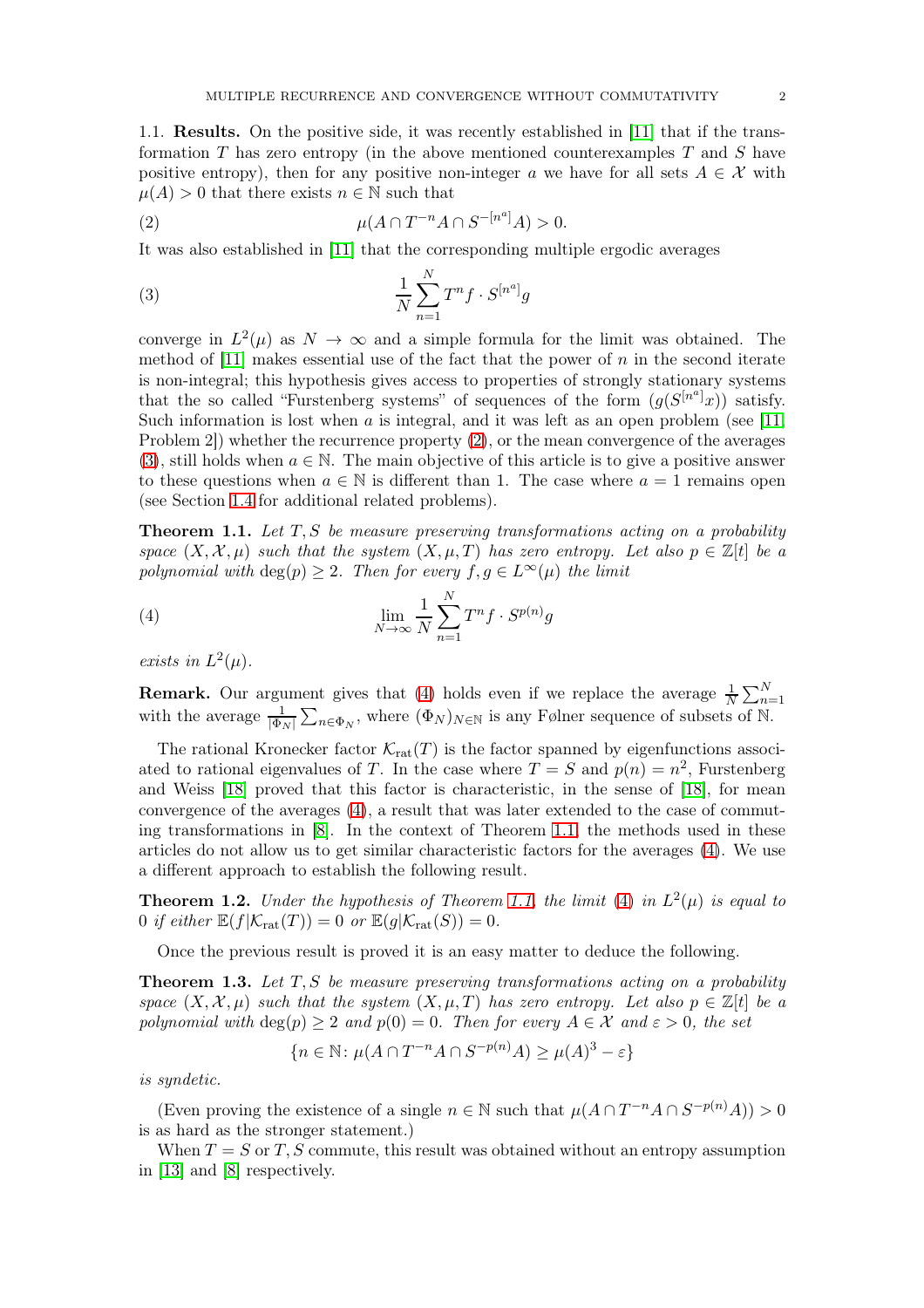The convergence and recurrence results of Theorems [1.1](#page-1-3)[-1.3](#page-1-4) are non-trivial even in the case of distal or weakly mixing systems, the reason being that in the absence of any commutativity assumptions, the traditional methods for proving recurrence and mean convergence results do not seem to give us a useful starting point.

1.2. Methods. Our approach has some similarities with the one used in [\[11\]](#page-19-5) to study the averages [\(3\)](#page-1-1) for non-integral values of a. We proceed by first studying Furstenberg systems of sequences of the form  $(f(T^{p(n)}x))$ ; the advantage being that this problem can be handled by analyzing multiple ergodic averages that involve only a single transformation, a problem that has been well studied and we can employ an arsenal of tools. A crucial difference with the approach taken in [\[11\]](#page-19-5), is that unlike the case of iterates given by non-integral powers, systems arising from polynomial iterates are not in general strongly stationary. Nevertheless, when the polynomial  $p$  is non-linear the corresponding Furstenberg systems are expected to have very particular structure, and in fact, it was conjectured in [\[11\]](#page-19-5) that they are direct products of Bernoulli systems and systems of algebraic structure. Although, we do not establish this structural result, we obtain some partial information in Proposition [3.2](#page-7-0) that suffices for our purposes. It enables us to use a disjointness argument and reduce the study of the limiting behavior of the averages in [\(4\)](#page-1-2) to the case where the transformation  $S$  is structured (see Proposition [4.1\)](#page-9-0). We then proceed by using a variant of the main structural result in [\[21\]](#page-19-9) and a Nilsequence Wiener-Wintner convergence result from [\[23\]](#page-19-10), to conclude the proof of Theorem [1.1](#page-1-3) (see Proposition [4.2\)](#page-10-0). Theorem [1.2,](#page-1-5) as well as Theorem [1.3,](#page-1-4) require some additional work. After further reducing matters to the case where both transformations  $T$  and  $S$  are structured, we are left with verifying an equidistribution property for nilsystems (stated in Proposition [5.4\)](#page-13-0). After this property is established, it is an easy matter to show that the rational Kronecker factor is a characteristic factor for mean convergence and from this we deduce the recurrence property of Theorem [1.3.](#page-1-4)

1.3. Is zero entropy necessary? It is natural to ask if the zero entropy assumption on T in the previous results is necessary. The answer is yes and in fact, by adapting known examples, we will show that if  $T$  has positive entropy, then for some measure preserving transformation  $S$  the conclusions of Theorems [1.1](#page-1-3)[-1.3](#page-1-4) fail. This is a direct consequence of the following result.

<span id="page-2-0"></span>**Proposition 1.4.** Let  $(X, \mu, T)$  be an ergodic system with positive entropy,  $a, b \colon \mathbb{N} \to$  $\mathbb{Z}\setminus\{0\}$  be injective sequences that miss infinitely many integers, and F be any subset of N. Then there exist a system  $(X, \mu, S)$ , with positive entropy, a measurable set A, and  $c > 0$ , such that

$$
\mu(T^{-a(n)}A \cap S^{-b(n)}A) = \begin{cases} 0 & \text{if } n \in F, \\ c & \text{if } n \notin F. \end{cases}
$$

As a consequence, there exist a transformation S and a set A with  $\mu(A) > 0$  so that  $\mu(T^{-a(n)}A\cap S^{-b(n)}A)=0$  for every  $n\in\mathbb{N}$ , and another transformation S and a set A so that the averages  $\frac{1}{N} \sum_{n=1}^{N} \mu(T^{-a(n)}A \cap S^{-b(n)}A)$  do not converge as  $N \to \infty$ .

**Remark.** Theorems [1.1](#page-1-3) and [1.3](#page-1-4) show that if the transformation  $T$  has zero entropy, then such general constructions are not possible.

<span id="page-2-1"></span>1.4. Further directions. Our arguments fail if in place of the iterates  $n, p(n)$  in Theo-rems [1.1](#page-1-3)[-1.3](#page-1-4) we use the pair of iterates  $n, n$  or the pair  $n^2, n^3$ . In the first case the problem is that Furstenberg systems of sequences of the form  $(g(S^n x))$  no longer have special structure, and we therefore lose the crucial starting point provided by Proposition [3.2.](#page-7-0) In the second case, the problem is that the zero entropy assumption on  $T$  does not pass to Furstenberg systems of the sequence  $(f(T^{n^2}x))$  (which can be Bernoulli). In either case, we were not able to prove convergence or recurrence even when both  $T$  and  $S$  are weakly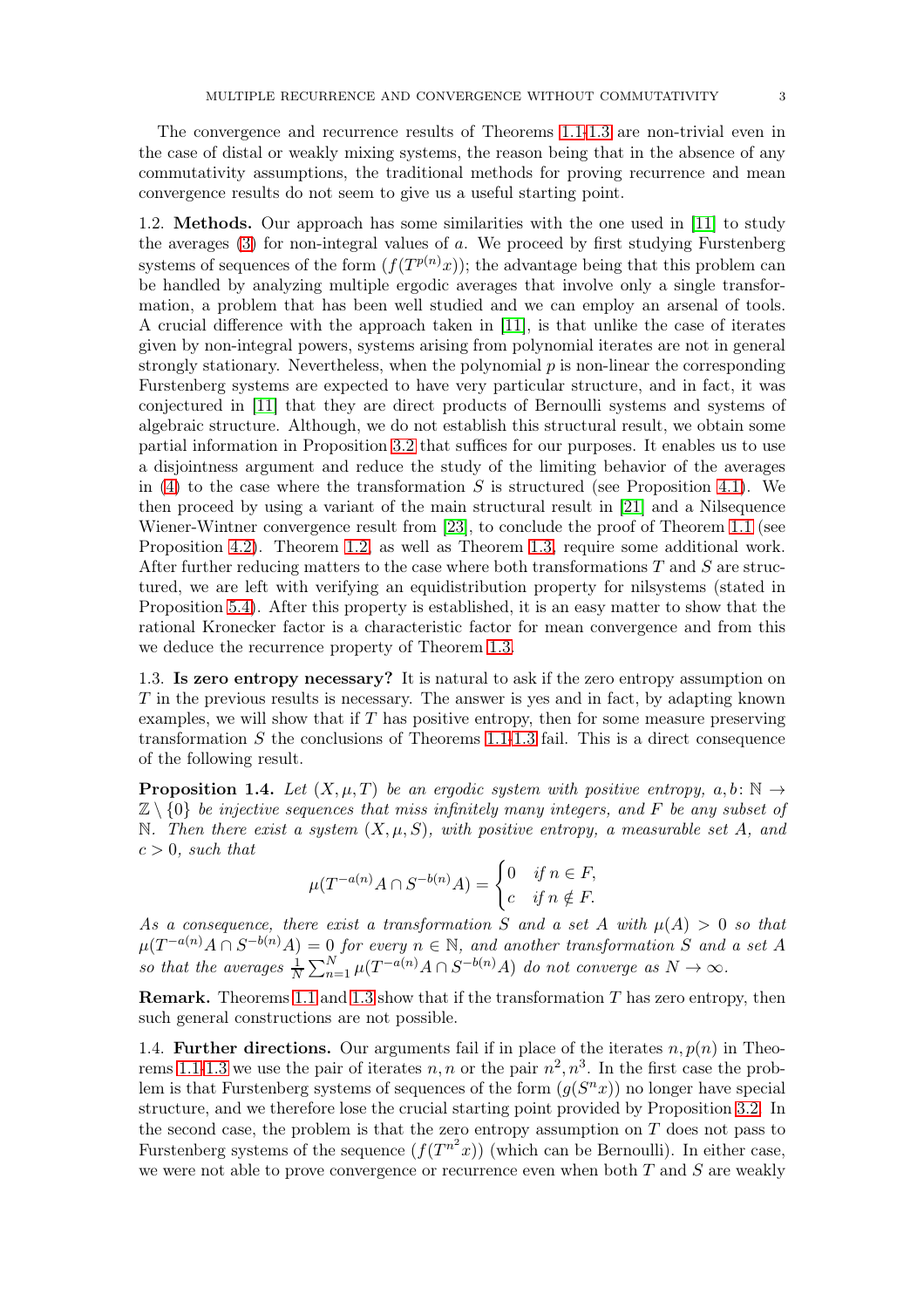mixing or isomorphic to 2-step distal systems of the form  $(x, y) \mapsto (x + \alpha, y + f(x))$ defined on  $\mathbb{T}^2$  with the Lebesgue measure  $m_{\mathbb{T}^2}$ . This leads to the following problem.

**Problem.** Does Theorem [1.1](#page-1-3) hold if in place of the iterates  $n, p(n)$  we use the pair of iterates n, n or the pair  $n^2, n^3$ ? Do we also have recurrence in these cases?

One can ask a more general question for pairs of iterates given by arbitrary polynomials  $p, q \in \mathbb{Z}[t]$  with  $p(0) = q(0) = 0$ . It is not clear which way the answer should go and we would not be surprised if the answer to these questions turns out to be negative.

Lastly, we expect that under the assumptions of Theorem [1.1](#page-1-3) the averages [\(4\)](#page-1-2) converge pointwise almost everywhere. In this regard, we have the following conditional result that lends credence to this conjecture.

<span id="page-3-1"></span>**Proposition 1.5.** Let  $T, S$  be measure preserving transformations acting on a probability space  $(X, \mathcal{X}, \mu)$  such that the system  $(X, \mu, T)$  has zero entropy. Let also  $p \in \mathbb{Z}[t]$  with  $deg(p) \geq 2$ , and suppose that for all  $\ell \in \mathbb{N}$  and functions  $f_1, \ldots, f_\ell \in L^\infty(\mu)$ , the averages

(5) 
$$
\frac{1}{N} \sum_{n=1}^{N} f_1(S^{p(n+1)}x) \cdot \ldots \cdot f_{\ell}(S^{p(n+\ell)}x)
$$

converge pointwise almost everywhere. Then for all functions  $f, g \in L^{\infty}(\mu)$ , the averages

<span id="page-3-0"></span>
$$
\frac{1}{N} \sum_{n=1}^{N} f(T^n x) \cdot g(S^{p(n)} x)
$$

converge pointwise almost everywhere and they converge to 0 if either  $\mathbb{E}(f|\mathcal{K}_{\text{rat}}(T)) = 0$ or  $\mathbb{E}(g|\mathcal{K}_{\text{rat}}(S))=0.$ 

We remark that pointwise convergence of the averages [\(5\)](#page-3-0) is expected to hold, but it is considered to be very hard to establish even when  $\ell = 2, 3$  and  $p(n) = n^2$ .

1.5. Notation. For  $N \in \mathbb{N}$  we let  $[N] := \{1, \ldots, N\}$ . We usually denote sequences on N or on Z by  $(a(n))$ , instead of  $(a(n))_{n\in\mathbb{N}}$  or  $(a(n))_{n\in\mathbb{Z}}$ ; their domain is going to be clear from the context. With  $\mathbb T$  we denote the one dimensional torus  $\mathbb R/\mathbb Z$ , often identified with  $[0, 1)$ . We often denote elements of  $\mathbb T$  with real numbers but we are implicitly assuming that these real numbers are taken modulo 1. For  $t \in \mathbb{R}$  or T we let  $e(t) := \exp(2\pi i t)$ .

### 2. Background and tools from ergodic theory

In this section we gather some basic facts needed in the sequel and establish some notation. In order to avoid unnecessary repetition, we refer the reader to [\[24\]](#page-19-11) and [\[19\]](#page-19-12) for some other standard notions from ergodic theory used in this article.

2.1. Measure preserving systems. Throughout, by a measure preserving system, or simply a system, we mean a Lebesgue probability space  $(X, \mathcal{X}, \mu)$  together with an invertible, measurable, and measure preserving transformation  $T: X \to X$ . In general we omit the  $\sigma$ -algebra and write a system as  $(X, \mu, T)$  and sometimes we abbreviate the notation and write X or T. The system is ergodic if the only T-invariant sets in X have measure 0 or 1. If  $f \in L^{\infty}(\mu)$  and  $n \in \mathbb{Z}$ , with  $T^n f$  we denote the composition  $f \circ T^n$ , where for  $n \in \mathbb{N}$ , we let  $T^n := T \circ \cdots \circ T$  (*n* times),  $T^{-n} = (T^{-1})^n$ , and  $T^0 = id$ .

2.2. **Factors and joinings.** Let  $(X, \mathcal{X}, \mu, T)$  be a system. By a *factor* of X we mean a T-invariant sub- $\sigma$ -algebra of X. A factor map from the system  $(X, \mathcal{X}, \mu, T)$  to the system  $(Y, Y, \nu, S)$  is a measurable map  $\pi \colon X \to Y$  with  $\pi \circ T = S \circ \pi$  and such that  $\nu$ is the image of the measure  $\mu$  under  $\pi$ . In this case, the sub- $\sigma$ -algebra  $\pi^{-1}(\mathcal{Y})$  of X is a factor of  $X$  and every factor of  $X$  can be obtained in this way. We say that a factor is spanned by a given collection of functions if it coincides with the smallest  $\sigma$ -algebra with respect to which all these functions are measurable.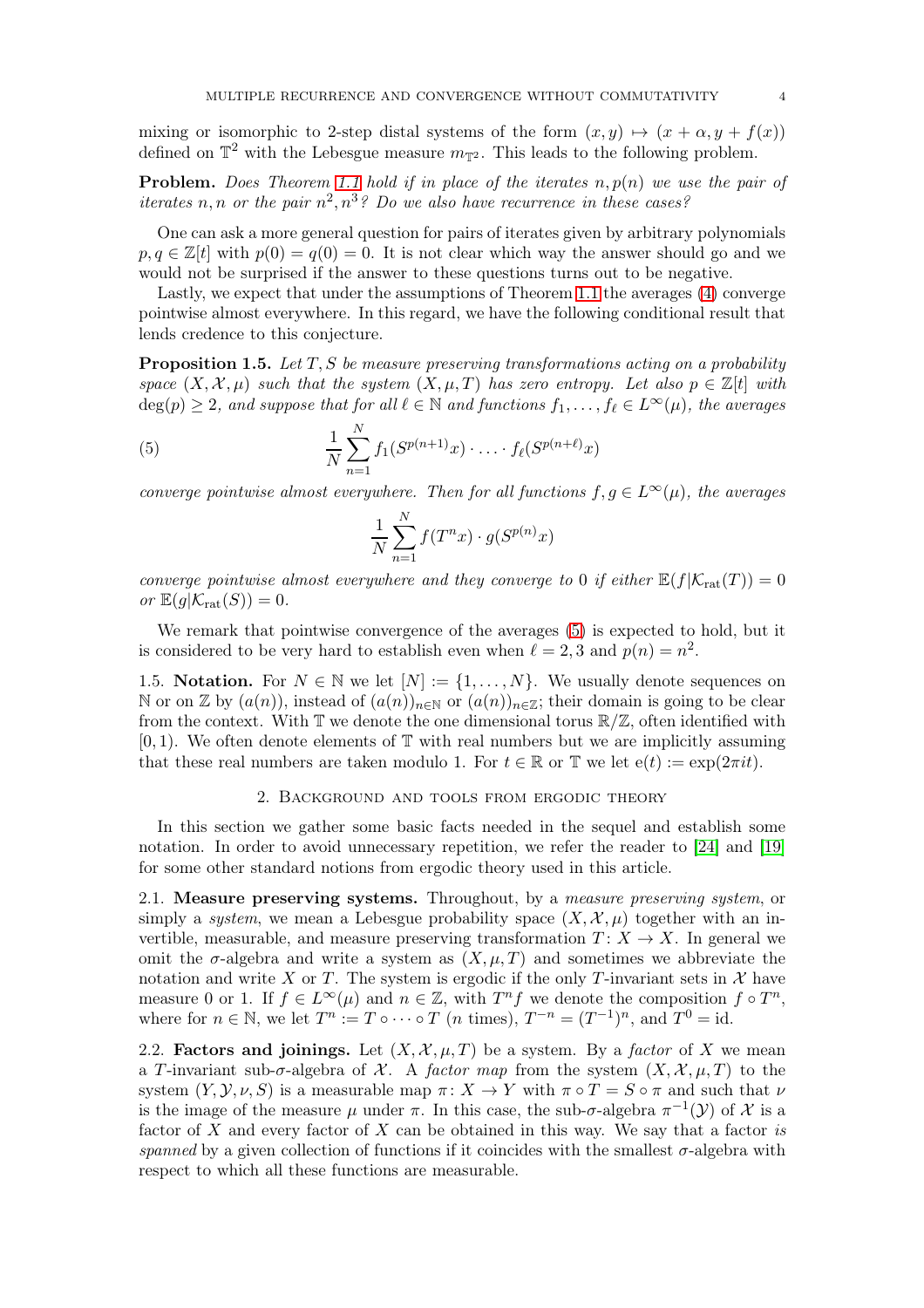A joining of two systems  $(X, \mu, T)$  and  $(Y, \nu, S)$  is a measure  $\rho$  on  $X \times Y$ , invariant under  $T \times S$  and whose projections on X and Y are equal to  $\mu$  and  $\nu$ , respectively.

<span id="page-4-3"></span>2.3. The rational Kronecker factor. Let  $(X, \mu, T)$  be a system. For  $r \in \mathbb{N}$  we let  $\mathcal{I}(T^r)$  be the  $\sigma$ -algebra of  $T^r$ -invariant subsets of X. The rational Kronecker factor of the system is the  $\sigma$ -algebra  $\bigvee_{r\geq 1} \mathcal{I}(T^r)$ . We denote it by  $\mathcal{K}_{rat}(T)$ , or  $\mathcal{K}_{rat}(X,\mu,T)$ , when needed. It follows from the definition that this factor is spanned by the family of eigenfunctions associated to rational eigenvalues, that is, functions  $f \in L^2(\mu)$  with  $Tf = e(s)f$  for some  $s \in \mathbb{Q}$ . It follows also that for  $f \in L^2(\mu)$  we have  $\mathbb{E}_{\mu}(f|\mathcal{K}_{\text{rat}}(T)) = 0$ if and only if  $\mathbb{E}_{\mu}(f|\mathcal{I}(T^r)) = 0$  for every  $r \in \mathbb{N}$ , that is,

$$
\lim_{N \to \infty} \frac{1}{N} \sum_{n=1}^{N} f(T^{rn}x) = 0 \text{ for every } r \in \mathbb{N}, \ \mu\text{-a.e.}.
$$

Therefore, if  $\mu = \int \mu_x d\mu(x)$  is the ergodic decomposition of  $\mu$  under T, we have that  $\mathbb{E}_{\mu}(f|\mathcal{K}_{\mathrm{rat}}(X,\mu,T)) = 0$  if and only if  $\mathbb{E}_{\mu_x}(f|\mathcal{K}_{\mathrm{rat}}(X,\mu_x,T)) = 0$  for  $\mu$ -almost every  $x \in X$ .

2.4. The Pinsker factor. Every system  $(X, \mu, T)$  admits a largest factor belonging to the class of systems of entropy zero. This factor is called the *Pinsker factor* of  $(X, \mu, T)$ and is denoted by  $\Pi(X,\mu,T)$ , or  $\Pi(T)$ , if there is no danger of confusion. The next result follows from [\[27,](#page-19-13) Lemma 3] (see also [\[10,](#page-19-14) Proposition 4.3] and [\[25,](#page-19-15) Proposition 2.2]).

<span id="page-4-0"></span>**Proposition 2.1.** Let  $\rho$  be a joining of a system  $(X, \mu, T)$  of zero entropy and a system  $(Y, \nu, S)$ . If  $g \in L^2(\nu)$  is such that  $\mathbb{E}_{\nu}(g|\Pi(S)) = 0$ , then for every  $f \in L^2(\mu)$  we have  $\int f(x) \cdot g(y) \, d\rho(x, y) = 0.$ 

We deduce from this the following fact (which is probably a folklore result but we were not able to find a textbook reference).

<span id="page-4-1"></span>Corollary 2.2. Let  $\pi: (X, \mu, T) \to (Y, \nu, S)$  be a factor map and  $g \in L^2(\nu)$ . If g is measurable with respect to  $\Pi(S)$ , then  $g \circ \pi$  is measurable with respect to  $\Pi(T)$ . If  $\mathbb{E}_{\nu}(q|\Pi(S)) = 0$ , then  $\mathbb{E}_{\mu}(q \circ \pi|\Pi(T)) = 0$ .

*Proof.* The first assertion follows immediately from the maximality of  $\Pi(T)$  in the family of factors of X of entropy 0. We prove the second assertion. If  $g \in L^2(\nu)$  satisfies  $\mathbb{E}_{\nu}(g|\Pi(S)) = 0$  and  $f \in L^2(\mu)$  is measurable with respect to  $\Pi(T)$ , it suffices to prove that  $\int f \cdot g \circ \pi d\mu = 0$ . We denote the Pinsker factor of  $(X, \mu, T)$  by  $(\Pi(T), \lambda, R)$ , with factor map  $p: X \to \Pi(T)$ . Then the function f can be written as  $f = h \circ p$  for some function  $h \in L^2(\lambda)$ . Let  $\rho$  be the measure on  $\Pi(T) \times Y$  that is the image of the measure  $\mu$  under the map  $p \times \pi$ . Then  $\rho$  is a joining of  $(\Pi(T), \lambda, R)$  and  $(Y, \nu, S)$  and by Proposition [2.1](#page-4-0) we have  $\int h(z) \cdot g(y) d\rho(z, y) = 0$ . By the definition of  $\rho$  this integral is equal to  $\int f \cdot g \circ \pi d\mu$  and we are done.

The following simple fact will be crucial in the proof of Proposition [3.2](#page-7-0) below.

<span id="page-4-2"></span>**Lemma 2.3.** Let  $(X, \mu, T)$  be a system and  $f \in L^{\infty}(\mu)$  be real valued. Suppose that for every  $\ell \geq 0$  and all  $n_1, \ldots, n_\ell \in \mathbb{N}$ , distinct or not, we have

$$
\int f \cdot \prod_{j=1}^{\ell} T^{n_j} f \, d\mu = 0.
$$

Then  $\mathbb{E}_{\mu}(f|\Pi(T))=0.$ 

(Here and below the empty product is equal to 1 by convention and thus the integral above is equal to  $\int f d\mu$  if  $\ell = 0$ .)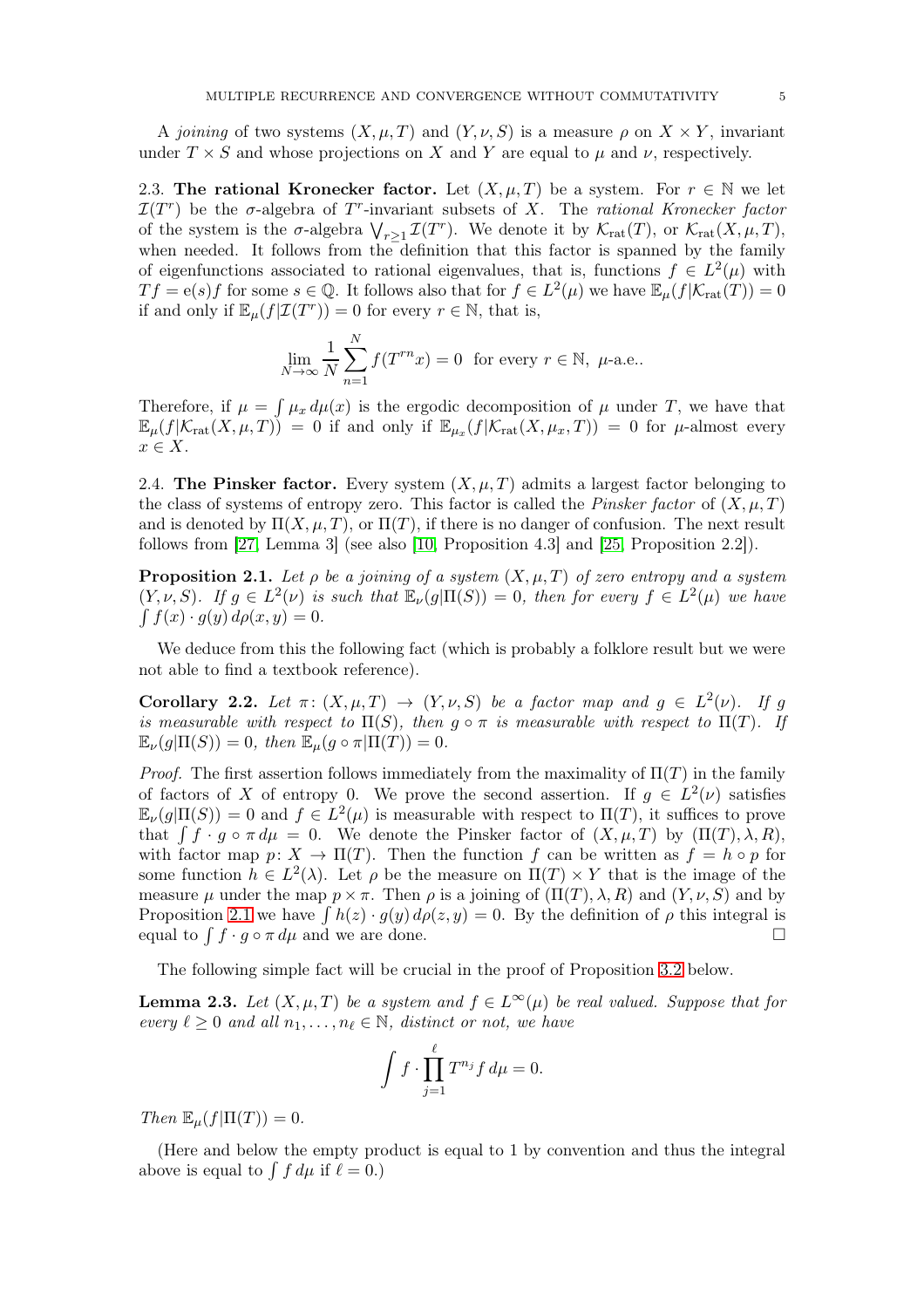*Proof.* Let Y be the  $\sigma$ -algebra spanned by  $\{T^n f : n \in \mathbb{Z}\}\$ . Let also Y be the corresponding factor-system. By Corollary [2.2](#page-4-1) it suffices to prove that  $f$  has zero conditional expectation on the Pinsker factor of Y. Therefore, after substituting Y for  $X$ , we can assume that  $\mathcal{Y} = \mathcal{X}$ .

Let F be the  $\sigma$ -algebra spanned by  $\{T^k f : k \geq 0\}$ . For  $n \geq 0$ ,  $T^n \mathcal{F}$  is the  $\sigma$ -algebra spanned by  $\{T^k f : k \geq -n\}$  and by our reduction we have  $\mathcal{F}_{\infty} := \bigvee_{n=0}^{\infty} T^n \mathcal{F} = \mathcal{X}$ . On the other hand, for  $n \in \mathbb{N}$  we have that  $T^{-n} \mathcal{F}$  is the  $\sigma$ -algebra spanned by  $\{T^k f : k \geq n\}$ . By [\[19,](#page-19-12) Lemma 18.7], the  $\sigma$ -algebra  $\mathcal{F}_{-\infty} := \bigcap_{n=0}^{\infty} T^{-n} \overline{\mathcal{F}}$  contains the Pinsker  $\sigma$ -algebra  $\Pi(T)$  of X. By hypothesis, f has zero conditional expectation on  $T^{-1} \mathcal{F}$  and thus on the smaller  $\sigma$ -algebra  $\mathcal{F}_{-\infty}$ . Since  $\mathcal{F}_{-\infty}$  contains  $\Pi(T)$  we are done.

2.5. Nilsystems and nilsequences. A *nilmanifold* is a homogeneous space  $X = G/\Gamma$ where G is a nilpotent Lie group, and  $\Gamma$  is a discrete cocompact subgroup of G. If  $G_{k+1} = \{e\}$ , where  $G_k$  denotes the k-th commutator subgroup of G, we say that X is a k-step nilmanifold.

Let  $X = G/\Gamma$  be a k-step nilmanifold. The group G acts on X by left translations and we write this action as  $(q \cdot x) \mapsto q \cdot x$  for  $q \in G$  and  $x \in X$ . The unique probability measure on X invariant under this action is called the *Haar measure of* X and is denoted by  $m<sub>X</sub>$ . If  $a \in G$ ,  $x \in X$ , and  $f \in \mathcal{C}(X)$ , following [\[2\]](#page-18-4) we call the sequence  $(f(a^n \cdot x))$  a basic k-step nilsequence. A k-step nilsequence, is a uniform limit of basic k-step nilsequences. If  $a \in G$  and  $T: X \to X$  is the map  $x \mapsto a \cdot x$ , then the system  $(X = G/\Gamma, m_X, T)$  is called a k-step nilsystem. For classical properties of nilsystems see [\[24,](#page-19-11) Chapter 11].

<span id="page-5-2"></span>2.6. Systems of finite order. Let  $(X, \mu, T)$  be a system. For  $k \in \mathbb{N}$ , the definition of the seminorm  $\|\cdot\|_k$  on  $L^{\infty}(\mu)$ , as well as related facts recorded in this subsection, can be found in Chapters 8 and 9 of [\[24\]](#page-19-11). We write  $\|\cdot\|_{\mu,k}$  in case of ambiguity. We define also  $||f||_{\infty} := \sup_{k \in \mathbb{N}} ||f||_{k}$  and the properties of this seminorm follow immediately from the properties of the seminorms of finite index. For  $k \in \mathbb{N} \cup \{\infty\}$  we say that  $(X, \mu, T)$ is a system of order k if the seminorm  $\|\cdot\|_{k+1}$  is a norm. For  $k \in \mathbb{N} \cup \{\infty\}$ , each system  $(X, \mu, T)$  admits a maximal factor of order k, that we denote by  $\mathcal{Z}_k(X, \mu, T)$  or  $\mathcal{Z}_k(T)$ when there is danger of confusion. Each system of order  $\infty$  is an inverse limit of systems of finite orders, and for every system we have  $\mathcal{Z}_{\infty}(T) = \bigvee_{k \in \mathbb{N}} \mathcal{Z}_k(T)$ .

Let  $(X, \mu, T)$  be a system,  $\mu = \int \mu_x d\mu(x)$  be the ergodic decomposition of  $\mu$  under T, and  $k \in \mathbb{N} \cup \{\infty\}$ . Then  $(X, \mu, T)$  is a system of order k, if and only if  $(X, \mu_x, T)$  is a system of order k for almost every  $x \in X$ . For  $k \in \mathbb{N}$  this is [\[24,](#page-19-11) Proposition 8.23] and the case  $k = \infty$  follows.

For  $k \in \mathbb{N}$ , the structure theorem [\[24,](#page-19-11) Theorem 16.1], originally proved in [\[21\]](#page-19-9), states that ergodic systems of order  $k$  are exactly the inverse limits of ergodic  $k$ -step nilsystems.

We will also need the following fact.

<span id="page-5-1"></span>**Theorem 2.4** (Nilsequence Wiener-Wintner [\[23\]](#page-19-10)). Let  $(X, \mu, T)$  be a system and  $f \in$  $L^{\infty}(\mu)$ . Then there exists a subset  $X_0$  of X with  $\mu(X_0) = 1$  such that the limit

<span id="page-5-0"></span>(6) 
$$
\lim_{N \to \infty} \frac{1}{N} \sum_{n=1}^{N} \Psi(n) \cdot f(T^n x)
$$

exists for every  $x \in X_0$  and every nilsequence  $(\Psi(n))$ . Moreover, if  $\mathbb{E}_{\mu}(f|\mathcal{Z}_{\infty}(T)) = 0$ , then the limit [\(6\)](#page-5-0) is equal to 0 for every  $x \in X_0$ .

**Remarks.** • It is important for our purposes that the set  $X_0$  does not depend on the nilsequence Ψ.

• The first assertion is [\[23,](#page-19-10) Theorem 2.22] in the case of an ergodic system, and [\[24,](#page-19-11) Theorem 23.11] in the general case. The second assertion is implicit in [\[23\]](#page-19-10) and [\[24\]](#page-19-11) and we give a short proof here.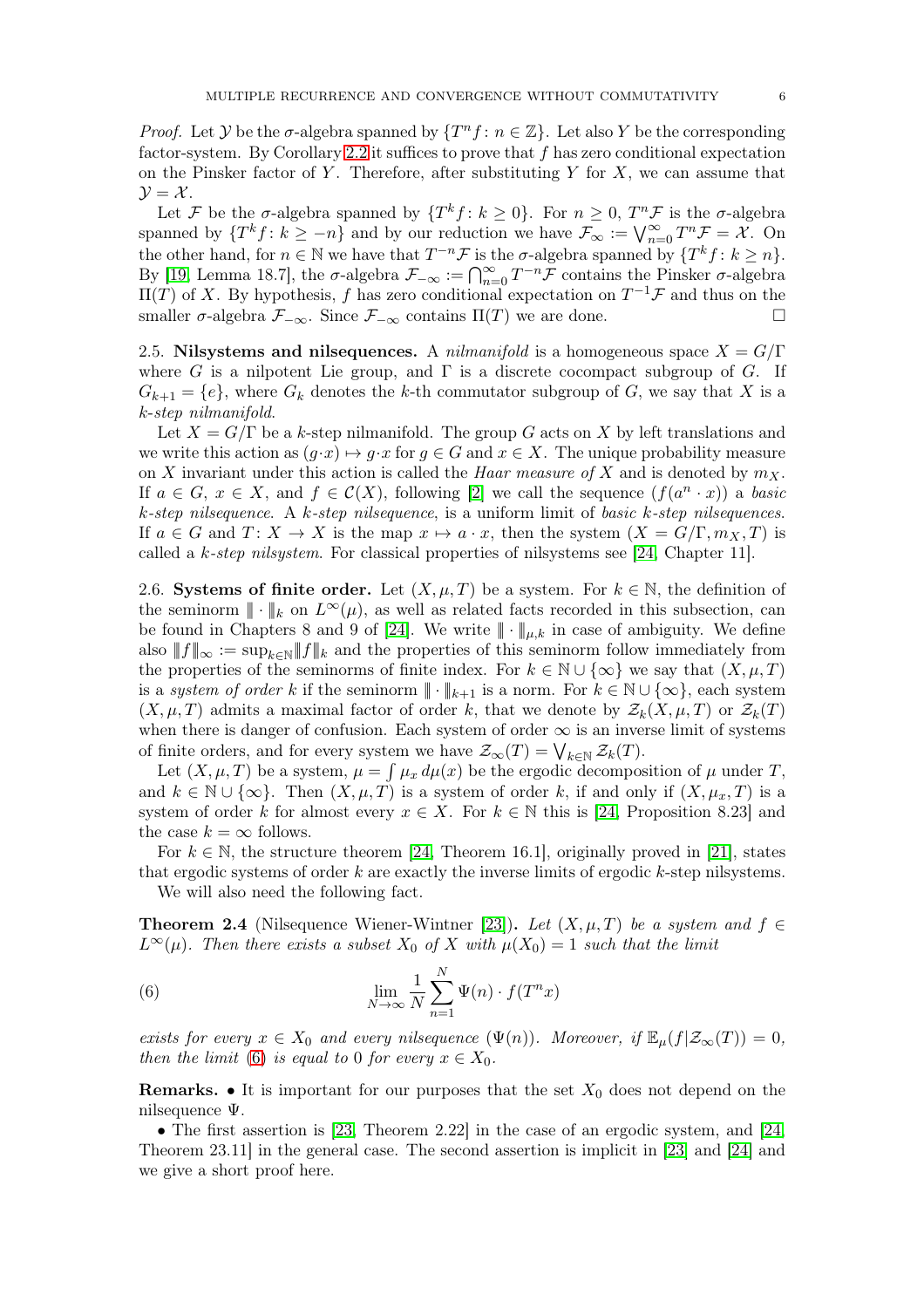*Proof.* Let  $k \in \mathbb{N}$ . We write **N** for the sequence of intervals  $([N])_{N \in \mathbb{N}}$ . The proof uses the notion of the uniformity seminorms  $\lVert \cdot \rVert_{N,k+1}$  for sequences in  $\ell^{\infty}(\mathbb{Z})$  introduced in [\[23\]](#page-19-10).

Assuming that  $\mathbb{E}_{\mu}(f|\mathcal{Z}_{\infty}(T)) = 0$  we have to prove that there exists a subset  $X_0$  of X with  $\mu(X_0) = 1$  such that the limit [\(6\)](#page-5-0) is equal to 0 for every  $x \in X_0$  and for every k-step nilsequence  $\Psi$ .

Let  $\mu = \int \mu_x d\mu(x)$  be the ergodic decomposition of  $\mu$  and for  $x \in X$  let  $\phi_x \in \ell^{\infty}(\mathbb{Z})$ be the sequence  $(f(T^n x))$ . Since  $\mathbb{E}_{\mu}(f|\mathcal{Z}_{\infty}(T)) = 0$  we have for every  $k \in \mathbb{N}$  that  $|| f ||_{\mu,k+1} = 0$ , and since  $\int ||f||_{\mu_x,k+1}^{2^{k+1}} d\mu(x) = ||f||_{\mu,k+1}^{2^{k+1}} = 0$ , it follows that  $||f||_{\mu_x,k+1} = 0$ for  $\mu$ -almost every  $x \in X$ . By [\[23,](#page-19-10) Corollary 3.10], for  $\mu$ -almost every  $x \in X$  and  $\mu_x$ almost every  $x' \in X$  we have  $\|\phi_{x'}\|_{\mathbf{N},k+1} = \|f\|_{\mu_x,k+1} = 0$ . Therefore,  $\|\phi_x\|_{\mathbf{N},k+1} = 0$  for  $\mu$ -almost every  $x \in X$ .

Furthermore, by [\[23,](#page-19-10) Corollary 2.14], for every  $\delta > 0$  there exists a constant  $C =$  $C(\delta, \psi) > 0$  such that for every bounded sequence  $\phi$  we have

$$
\limsup_{N \to \infty} \left| \frac{1}{N} \sum_{n=1}^{N} \Psi(n) \cdot \phi(n) \right| \leq C \left\| \phi \right\|_{\mathbf{N}, k+1} + \delta \left\| \phi \right\|_{\infty}.
$$

Applying this with  $\phi = \phi_x$  for  $x \in X_0$  (recall that  $\|\phi_x\|_{\mathbf{N},k+1} = 0$  for almost every  $x \in X_0$ ) and letting  $\delta \to 0$  gives the announced result  $x \in X_0$ ) and letting  $\delta \to 0$ , gives the announced result.

2.7. Furstenberg systems of sequences. We reproduce here the notion of a Furstenberg system of a bounded sequence from [\[12\]](#page-19-16) and record some basic related facts that will be used later. For notational convenience we restrict to real valued sequences.

**Definition.** Let  $N := (N_k)_{k \in \mathbb{N}}$  be a sequence of intervals with  $N_k \to \infty$  and I be a bounded closed interval in R. We say that the sequence  $z = (z(n))_{n \in \mathbb{Z}}$  with values in I admits correlations on N, if the limits

(7) 
$$
\lim_{k \to \infty} \frac{1}{N_k} \sum_{n=1}^{N_k} \prod_{j=1}^{s} z(n + n_j)
$$

exist for all  $s \in \mathbb{N}$  and all  $n_1, \ldots, n_s \in \mathbb{Z}$  (not necessarily distinct).

**Remarks.** • Given  $z: \mathbb{Z} \to I$ , since  $\mathcal{C}(I)$  is separable, using a diagonal argument, we get that every sequence of intervals  $\mathbf{N} = ([N_k])_{k \in \mathbb{N}}$  has a subsequence  $\mathbf{N}' = ([N'_k])_{k \in \mathbb{N}}$ , such that the sequence  $z$  admits correlations on  $\mathbf{N}'$ .

• If we are given a one-sided sequence  $(z(n))_{n\in\mathbb{N}}$  we extend it to Z in an arbitrary way; then the existence and values of the correlations do not depend on the extension.

If a sequence  $z: \mathbb{Z} \to I$  admits correlations on a given sequence of intervals, then we use a variant of the correspondence principle of Furstenberg [\[15,](#page-19-17) [16\]](#page-19-3) in order to associate a measure preserving system that captures the statistical properties of this sequence. We briefly describe this process next.

Let  $\Omega := I^{\mathbb{Z}}$ . The elements of  $\Omega$  are written  $\omega := (\omega(n))_{n \in \mathbb{Z}}$  and the shift  $\sigma \colon \Omega \to \Omega$  is defined by  $(\sigma\omega)(n) := \omega(n+1)$ ,  $n \in \mathbb{Z}$ . We consider the sequence z as an element of  $\Omega$ . Note that the algebra generated by functions of the form  $\omega \mapsto \omega(k)$ ,  $\omega \in \Omega$ , for  $k \in \mathbb{Z}$ , separates points in  $\Omega$ . We conclude that if the sequence  $z: \mathbb{Z} \to I$  admits correlations on **N**, then for all  $f \in \mathcal{C}(\Omega)$  the following limit exist

$$
\lim_{k \to \infty} \frac{1}{N_k} \sum_{n=1}^{N_k} f(\sigma^n z).
$$

Hence, the following weak\*-limit exists

$$
\nu := \lim_{k \to \infty} \frac{1}{N_k} \sum_{n=1}^{N_k} \delta_{\sigma^n z}
$$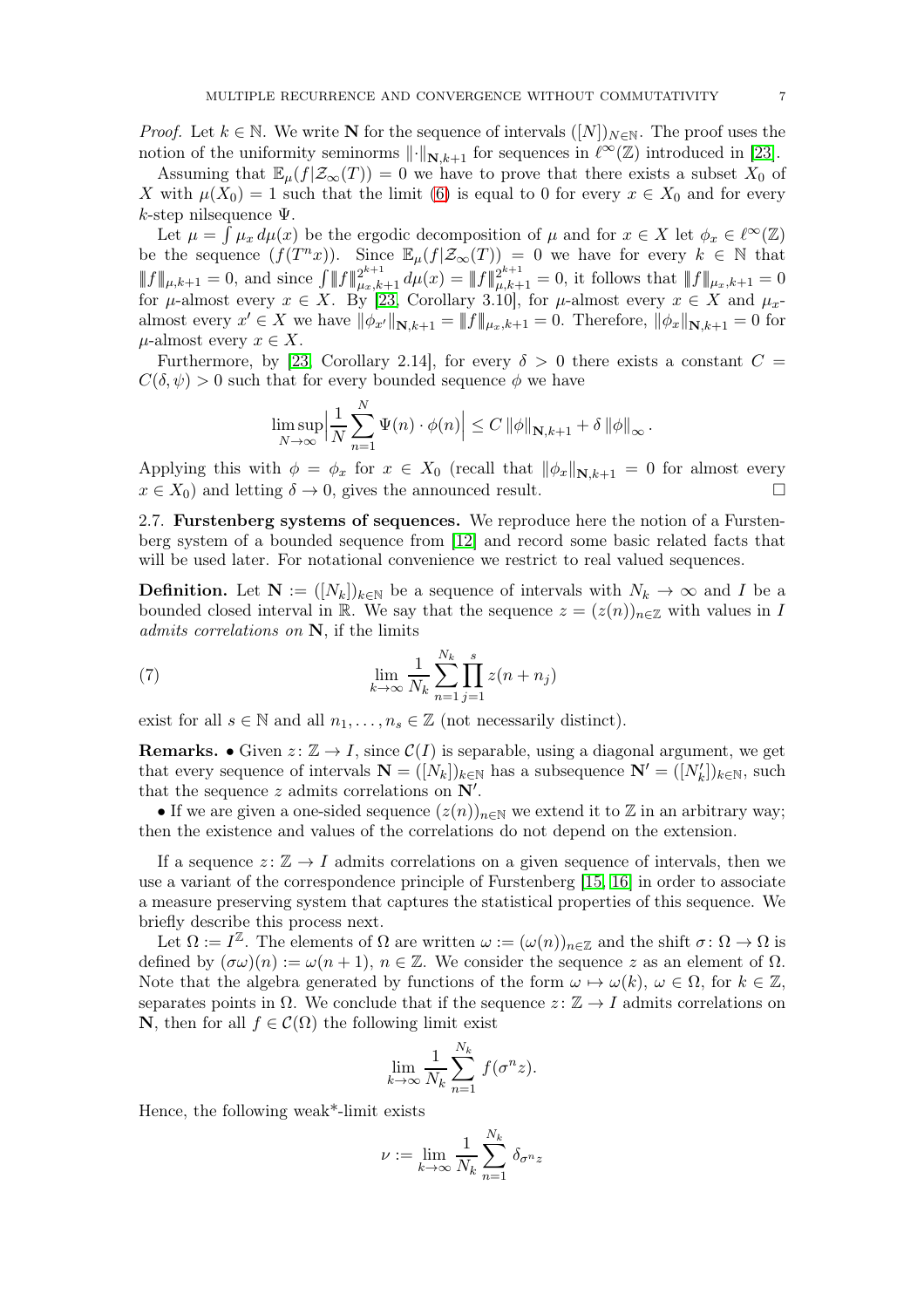and we say that the point z is generic for  $\nu$  along N.

**Definition.** Let I be a finite compact interval and let  $z: \mathbb{Z} \to I$  be a sequence that admits correlations on  $\mathbf{N} := ([N_k])_{k \in \mathbb{N}}$ , and  $\Omega$ ,  $\sigma$ , and  $\nu$  as above.

- We call  $(\Omega, \nu, \sigma)$  the *Furstenberg system associated with* z on **N**.
	- We let  $F_0 \in \mathcal{C}(\Omega)$  be defined by  $F_0(\omega) := \omega(0)$ ,  $\omega \in \Omega$ , and call it the  $0^{th}$ coordinate projection. Note that  $F_0(\sigma^n z) = z(n)$  for every  $n \in \mathbb{Z}$  and

(8) 
$$
\lim_{k \to \infty} \frac{1}{N_k} \sum_{n=1}^{N_k} \prod_{j=1}^s z(n+n_j) = \int \prod_{j=1}^s \sigma^{n_j} F_0 d\nu
$$

<span id="page-7-2"></span>for all  $s \in \mathbb{N}, n_1, \ldots, n_s \in \mathbb{Z}$ . This identity is often referred to as the *Furstenberg* correspondence principle.

• We say that the sequence z has a *unique* Furstenberg system, if z admits correlations on  $([N])_{N\in\mathbb{N}}$ , or equivalently, if z is generic for a measure along  $([N])_{n\in\mathbb{N}}$ .

**Remark.** A sequence  $z: \mathbb{Z} \to I$  may have several non-isomorphic Furstenberg systems depending on which sequence of intervals  $N$  we use in the evaluation of its correlations. We call any such system a Furstenberg system of  $z$ .

The following fact is an immediate consequence of the pointwise ergodic theorem.

<span id="page-7-3"></span>**Proposition 2.5.** Let  $(X, \mu, T)$  be a system and suppose that  $\mu = \int \mu_x d\mu(x)$  is the ergodic decomposition of  $\mu$ . Then for every real valued  $f \in L^{\infty}(\mu)$  and for almost every  $x \in X$ , the sequence  $(f(T^n x))$  has a unique Furstenberg system that is ergodic and a factor of the system  $(X, \mu_x, T)$ .

(The factor map is the map  $x \mapsto (f(T^n x))_{n \in \mathbb{Z}}$  from X to  $\Omega$ .)

**Remark.** It follows that if  $(X, \mu, T)$  has zero entropy, then for almost every  $x \in X$ , the Furstenberg system of the sequence  $(f(T^n x))$  has zero entropy.

3. Furstenberg systems of polynomial iterates

Let  $(X, \mu, T)$  be a system,  $f \in L^{\infty}(\mu)$ , and  $p \in \mathbb{Z}[t]$  with  $\deg(p) \geq 2$ . In this section we are going to establish a crucial property that Furstenberg systems of sequences of the form  $(f(T^{p(n)}x))$  satisfy. A key ingredient is the following result.

<span id="page-7-1"></span>**Theorem 3.1** ([\[22\]](#page-19-18)). Let  $p \in \mathbb{Z}[t]$  be a polynomial with  $\deg(p) \geq 2$ . Let also  $(X, \mu, T)$ be an ergodic system,  $\ell \in \mathbb{N}$ , and  $f_1, \ldots, f_\ell \in L^\infty(\mu)$ . Then the limit

$$
\lim_{N \to \infty} \frac{1}{N} \sum_{n=1}^{N} T^{p(n+1)} f_1 \cdot \ldots \cdot T^{p(n+\ell)} f_{\ell}
$$

exists in  $L^2(\mu)$  and it is zero if  $\mathbb{E}(f_j | \mathcal{Z}_{\infty}(T)) = 0$  for some  $j \in \{1, ..., \ell\}$ .

We will combine this result with Lemma [2.3](#page-4-2) in order to deduce the following.

<span id="page-7-0"></span>**Proposition 3.2.** Let  $p \in \mathbb{Z}[t]$  be a polynomial with  $\deg(p) \geq 2$ ,  $(X, \mu, T)$  be a system, and  $f \in L^{\infty}(\mu)$  be real valued. Then every strictly increasing sequence of positive integers  $(N_k)$  has a subsequence  $(N'_k)$  such that for almost every  $x \in X$ , the sequence  $(f(T^{p(n)}x))$ admits correlations on  $\mathbf{N}' := ([N'_k])_{k \in \mathbb{N}}$ . Moreover, if  $\mathbb{E}(f|\mathcal{Z}_{\infty}(T)) = 0$ , then the  $0^{th}$ coordinate projection  $F_0: \Omega \to \mathbb{R}$  has zero conditional expectation on the Pinsker factor of the corresponding Furstenberg system  $(\Omega, \nu_x, \sigma)$ .

**Remarks.** • By taking a suitable countable dense collection of functions in  $L^2(\mu)$  and using a diagonal and an approximation argument, we can choose the subsequence  $(N'_k)$ independently of the function  $f$ . We cannot choose it independently of the system or the full measure set of  $x \in X$  though.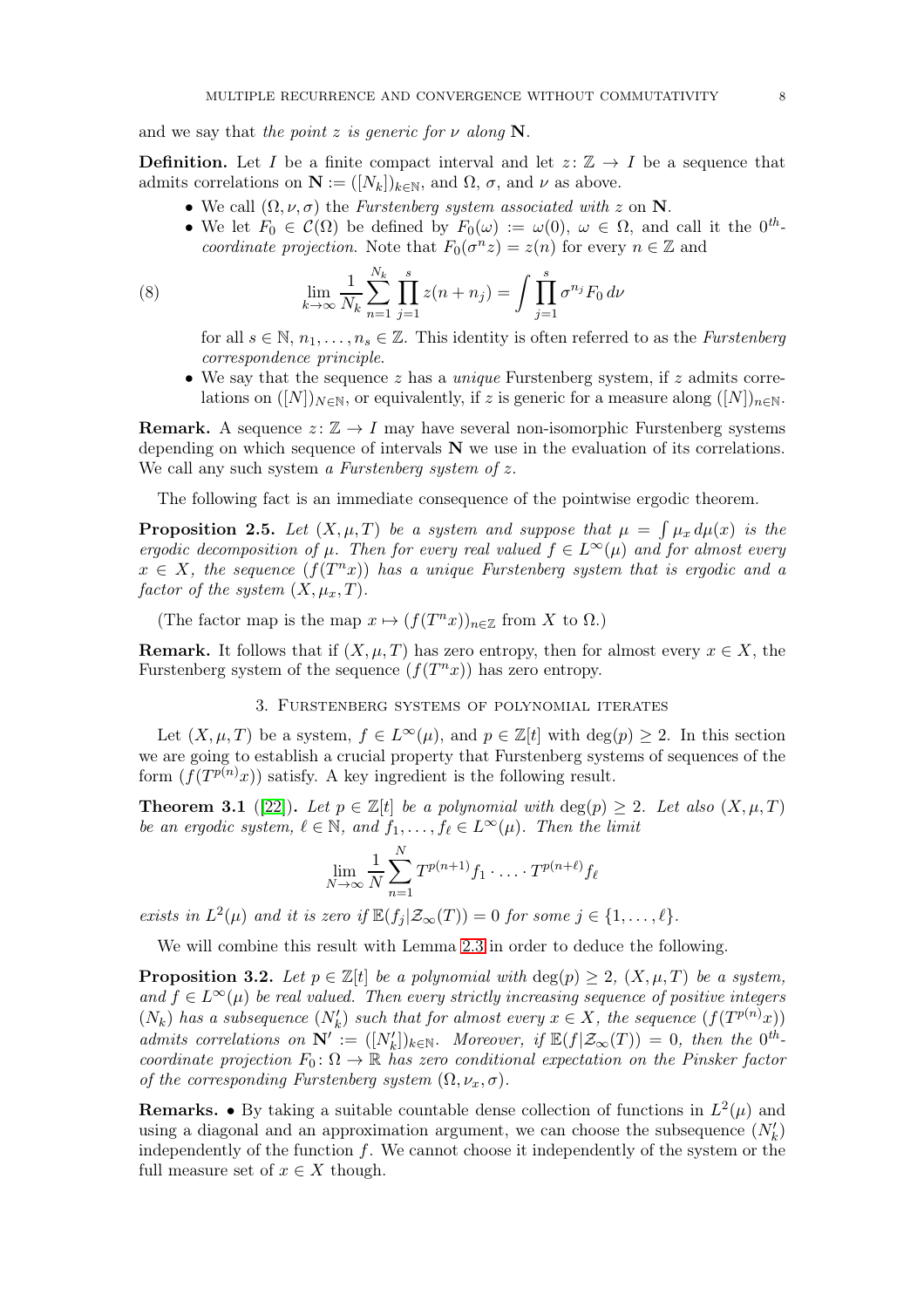• It seems likely that for almost every  $x \in X$  the Furstenberg systems of  $(f(T^{p(n)}x))$ along  $\mathbf{N}' := ([N'_k])_{k \in \mathbb{N}}$  are ergodic and isomorphic to direct products of infinite-step nilsystems and Bernoulli systems (see [\[11,](#page-19-5) Problem 1]). Proving this seems non-trivial though.

*Proof.* By Theorem [3.1,](#page-7-1) for all  $s \in \mathbb{N}$  and  $h_1, \ldots, h_s \in \mathbb{Z}$  (not necessarily distinct) the limit

<span id="page-8-0"></span>(9) 
$$
\lim_{k \to \infty} \frac{1}{N_k} \sum_{n=1}^{N_k} \prod_{j=1}^{s} f(T^{p(n+h_j)}x)
$$

exists in  $L^2(\mu)$ . Since mean convergence of a sequence of functions implies pointwise almost everywhere convergence along a subsequence, we can use a diagonal argument to find a subsequence  $(N'_k)$  of  $(N_k)$  such that for a subset  $X_0$  of X with full measure and for  $x \in X_0$  all the limits [\(9\)](#page-8-0) exist. This means that for  $x \in X_0$  the sequence  $(f(T^{p(n)}x))$ admits correlations on the sequence of intervals  $\mathbf{N}' = ([N'_k])_{k \in \mathbb{N}}$ , which proves the first assertion.

For  $x \in X_0$  let  $(\Omega, \nu_x, \sigma)$  be the associated Furstenberg system and  $F_0: \Omega \to \mathbb{R}$  be the 0<sup>th</sup>-coordinate projection. Note also that the limit

(10) 
$$
\lim_{k \to \infty} \frac{1}{N'_k} \sum_{n=1}^{N'_k} f(T^{p(n)}x) \cdot \prod_{j=1}^{\ell} f(T^{p(n+n_j)}x)
$$

exists for all  $x \in X_0$ ,  $\ell \geq 0$ , and  $n_1, \ldots, n_\ell \in \mathbb{N}$  (not necessarily distinct). Suppose that  $\mathbb{E}(f|\mathcal{Z}_{\infty}(T)) = 0$ . Then by Theorem [3.1](#page-7-1) we have that for every x in a full measure subset  $X_1$  of  $X_0$  the limit [\(10\)](#page-8-1) is equal to 0. Using the correspondence principle [\(8\)](#page-7-2) we get that

<span id="page-8-1"></span>
$$
\int F_0 \cdot \prod_{j=1}^{\ell} \sigma^{n_j} F_0 \, d\nu_x = 0
$$

for all  $\ell \geq 0$  and  $n_1, \ldots, n_\ell \in \mathbb{N}$ , where  $F_0$  is the  $0^{\text{th}}$ -coordinate projection.

By Lemma [2.3](#page-4-2) this implies that for  $x \in X_1$ , the function  $F_0$  is orthogonal to the Pinsker factor of the Furstenberg system  $(\Omega, \nu_x, \sigma)$ . This completes the proof.

We remark that if f takes values in  $\{-1, 1\}$ , then the previous argument also gives that for almost every  $x \in X$  the Furstenberg system of  $(f(T^{p(n)}x))$  on  $([N'_k])_{k \in \mathbb{N}}$  is Bernoulli. But this is no longer necessary if say f takes values in  $\{0, \pm 1\}$ . To see this, consider the ergodic system defined by the transformation  $T: \mathbb{T}^2 \to \mathbb{T}^2$  given by  $T(x, y) := (x + \alpha, 2y)$ ,  $x, y \in \mathbb{T}$ , where  $\alpha$  is irrational. We cut the unit square in four square pieces in the natural way, and let f be 1 on the first,  $-1$  on the fourth, and 0 on the other two. Then f is orthogonal to the  $\mathcal{Z}_{\infty}(T)$ -factor. Suppose that the Furstenberg system of  $(f(T^{n^2}x))$  was Bernoulli. Then the Furstenberg system of  $(f^2(T^{n^2}x))$  would be a factor of this system. But  $f^2$  is a non-trivial measurable function with respect to the Kronecker factor of the system  $(X, \mu, T)$ . This easily implies that the Furstenberg system of  $(f^2(T^{n^2}x))$  is a non-trivial factor of the affine system  $(x, y) \mapsto (x + \alpha, y + x)$ , and any such factor cannot be a factor of a Bernoulli system (since it is not even weak mixing).

# 4. Convergence

The goal of this section is to prove Theorem [1.1](#page-1-3) and to determine some convenient (but not optimal) characteristic factors for the mean convergence of the averages [\(4\)](#page-1-2). We do this in Proposition [4.2](#page-10-0) below.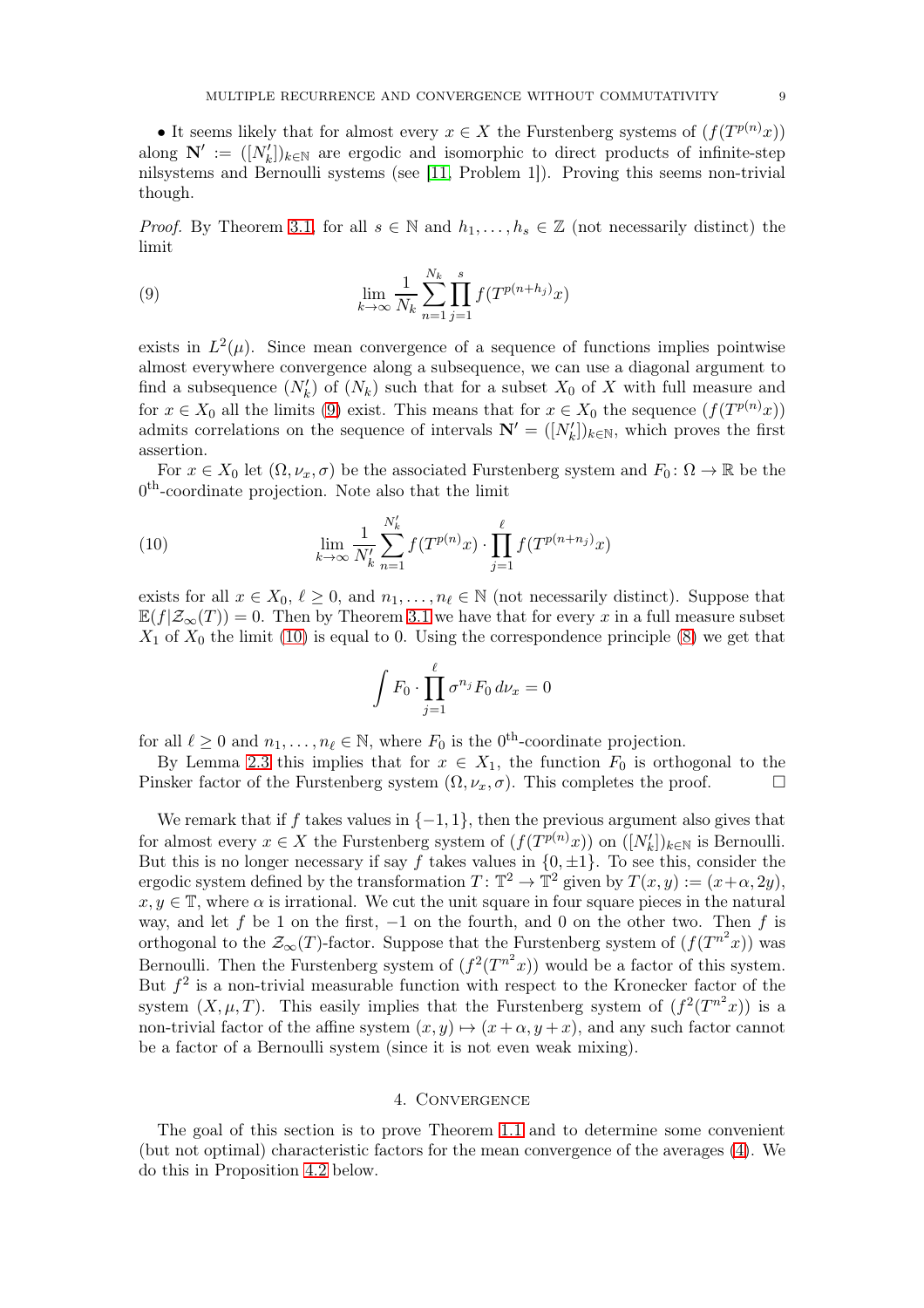4.1. A partial characteristic factor. Our first step is to combine Proposition [2.1](#page-4-0) with Proposition [3.2](#page-7-0) in order to establish the following result via a disjointness argument.

<span id="page-9-0"></span>**Proposition 4.1.** Let  $(X, \mathcal{X}, \mu)$  be a probability space and  $T, S: X \rightarrow X$  be measure preserving transformations such that the system  $(X, \mu, T)$  has zero entropy. Let also  $p \in \mathbb{Z}[t]$  be a polynomial with  $\deg(p) \geq 2$  and  $f, g \in L^{\infty}(\mu)$  with  $\mathbb{E}(g|\mathcal{Z}_{\infty}(S)) = 0$ . Then

(11) 
$$
\lim_{N \to \infty} \frac{1}{N} \sum_{n=1}^{N} T^n f \cdot S^{p(n)} g = 0
$$

in  $L^2(\mu)$ .

(The case where  $\mathbb{E}(f|\mathcal{Z}_{\infty}(T)) = 0$  will be treated in the next subsection.)

*Proof.* Note first that our assumption is satisfied for the real and imaginary part of  $q$  in place of g. Hence, we can restrict to the case where the functions f and g are real valued with range on a closed bounded interval  $I$ .

Arguing by contradiction, suppose that the conclusion fails. Then there exist  $\varepsilon > 0$ and  $N_k \to \infty$  such that

<span id="page-9-1"></span>(12) 
$$
\left\| \frac{1}{N_k} \sum_{n=1}^{N_k} T^n f \cdot S^{p(n)} g \right\|_{L^2(\mu)} \ge \varepsilon
$$

for every  $k \in \mathbb{N}$ . By Proposition [3.2](#page-7-0) there exists a subsequence  $(N'_k)$  of  $(N_k)$  such that for  $\mu$ -almost every  $x \in X$  the sequence  $(g(S^{p(n)}x))$  admits correlations on  $\mathbb{N}' := ([N'_k])$ . Let  $(\Omega, \nu_x, \sigma)$  be the corresponding Furstenberg system. Moreover, since  $\mathbb{E}(g|\mathcal{Z}_{\infty}(S)) = 0$ , by Proposition [3.2](#page-7-0) again we have that for  $\mu$ -almost every  $x \in X$  the 0<sup>th</sup>-coordinate projection  $F_0: \Omega \to \mathbb{R}$  satisfies  $\mathbb{E}_{\nu_x}(F_0|\Pi(\Omega, \nu_x, \sigma)) = 0.$ 

Furthermore, by Proposition [2.5,](#page-7-3) we have that for  $\mu$ -almost every  $x \in X$  the sequence  $(f(T^n x))$  admits correlations on the sequence of intervals  $N'$  and the corresponding Furstenberg system  $(\Xi, \nu'_x, \sigma)$  is ergodic and has zero entropy. We write  $G_0: \Xi \to \mathbb{R}$  for the 0<sup>th</sup>-coordinate projection.

Let  $X_0$  be a subset of X with  $\mu(X_0) = 1$  and such that the previous properties hold for all  $x \in X_0$ . We claim that

<span id="page-9-2"></span>(13) 
$$
\lim_{k \to \infty} \frac{1}{N'_k} \sum_{n=1}^{N'_k} f(T^n x) \cdot g(S^{p(n)} x) = 0 \quad \text{for almost every } x \in X_0.
$$

If this is shown, then we get a contradiction from [\(12\)](#page-9-1) using the bounded convergence theorem.

So suppose that [\(13\)](#page-9-2) fails. Then there exists a subset  $X_1$  of  $X_0$  with  $\mu(X_1) > 0$  such that for every  $x \in X_1$  there exists a subsequence  $(N'_{x,k})$  of  $(N'_{k})$  such that

<span id="page-9-3"></span>(14) 
$$
\lim_{k \to \infty} \frac{1}{N'_{x,k}} \sum_{n=1}^{N'_{x,k}} f(T^n x) \cdot g(S^{p(n)} x)
$$
 exists and is non-zero.

Let  $x \in X_1$  be fixed for the moment. Let  $w, z \in I^{\mathbb{Z}}$  be defined by  $w(n) := f(T^n x)$  and  $z(n) := g(S^{p(n)}x)$  for  $n \in \mathbb{Z}$ . The sequence  $(N'_{x,k})$  admits a subsequence  $(N''_{x,k})$  along which the point  $(w, z)$  of  $I^{\mathbb{Z}} \times I^{\mathbb{Z}}$  is generic on  $(I^{\mathbb{Z}} \times I^{\mathbb{Z}}, \sigma \times \sigma)$  for some measure  $\rho_x$  on this space. This means that for every continuous function  $\Phi$  on  $I^{\mathbb{Z}} \times I^{\mathbb{Z}}$  we have

$$
\lim_{k \to \infty} \frac{1}{N_{x,k}''} \sum_{n=1}^{N_{x,k}''} \Phi(\sigma^n w, \sigma^n z) = \int \Phi d\rho_x.
$$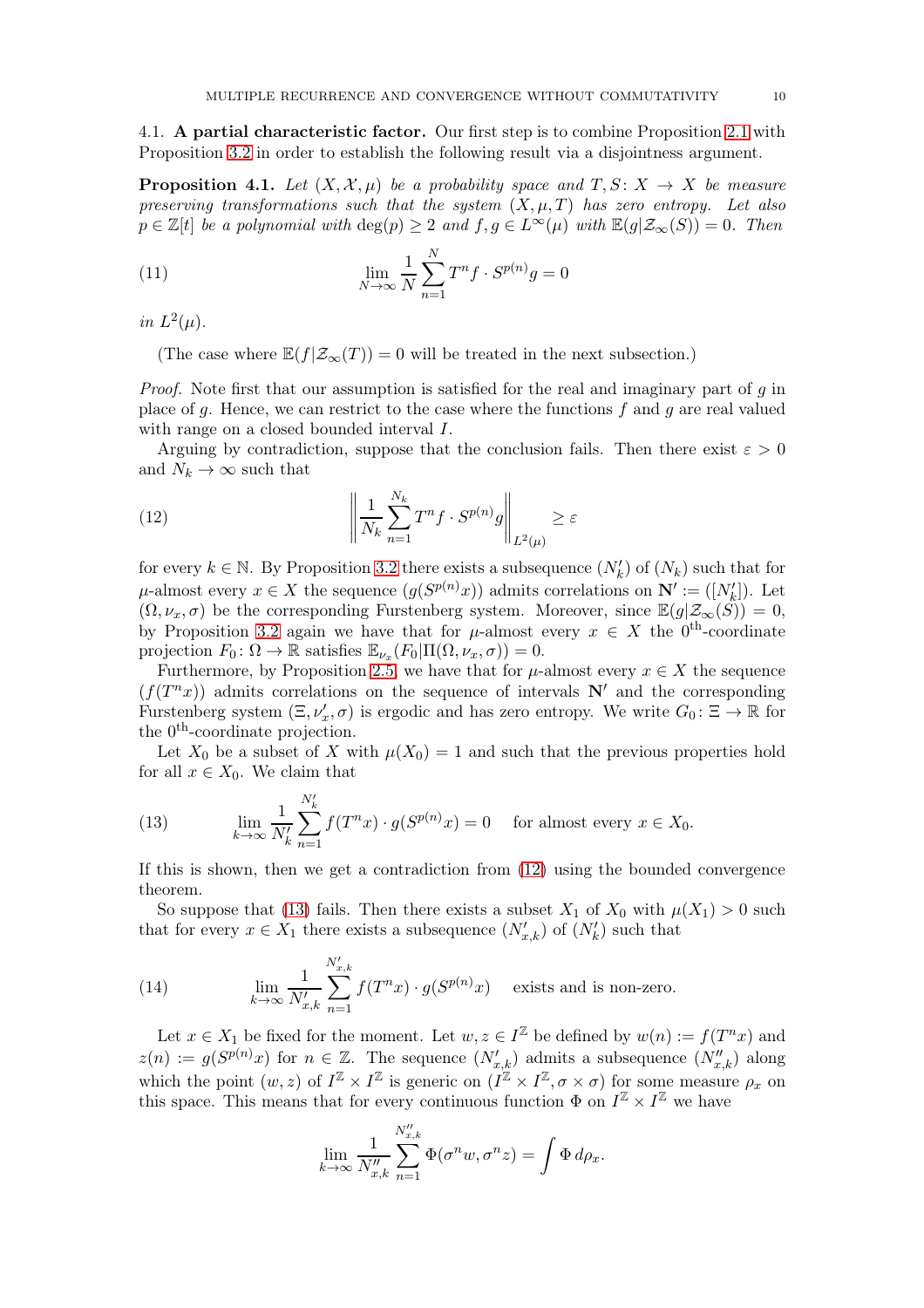In particular, since  $F_0$  is continuous on  $\Omega$  and  $G_0$  is continuous on  $\Xi$ , and since  $G_0(\sigma^n w) =$  $f(T^n x)$  and  $F_0(\sigma^n z) = g(S^{p(n)} x)$ ,  $n \in \mathbb{N}$ , we obtain

<span id="page-10-1"></span>(15) 
$$
\lim_{k \to \infty} \frac{1}{N_{x,k}''} \sum_{n=1}^{N_{x,k}''} f(T^n x) \cdot g(S^{p(n)} x) = \int G_0 \otimes F_0 d\rho_x.
$$

Note that the measure  $\rho_x$  is invariant under  $\sigma \times \sigma$ . Furthermore, since w is generic for the measure  $\nu'_x$  on  $(\Xi, \sigma)$  along  $([N])$  and since z is generic for the measure  $\nu_x$  on  $(\Omega, \sigma)$  along  $([N'_k])$ , and since  $([N''_{x,k}])$  is a subsequence of  $([N'_k])$ , the two coordinate projections of  $\rho_x$  are  $\nu'_x$  and  $\nu_x$  respectively, and  $\rho_x$  is a joining of the systems  $(\Xi, \nu'_x, \sigma)$ and  $(\Omega, \nu_x, \sigma)$ .

Recall that for  $\mu$ -almost every  $x \in X_1$  we have  $\mathbb{E}_{\nu_x}(F_0|\Pi(\Omega, \nu_x, \sigma)) = 0$  and the system  $(\Xi, \nu_x', \sigma)$  has entropy zero. By Proposition [2.1](#page-4-0) we have

$$
\int G_0\otimes F_0\,d\rho_x=0
$$

for  $\mu$ -almost every  $x \in X_1$ . Taken together with identity [\(15\)](#page-10-1), this gives a contradiction by [\(14\)](#page-9-3) (recall that  $(N''_{k,x})$  is a subsequence of  $(N'_{k,x})$ ). This proves [\(13\)](#page-9-2) and finishes the proof.  $\Box$ 

4.2. Convergence. We are now ready to prove Theorem [1.1.](#page-1-3) For convenience we restate it and also record some additional information that will be needed later.

<span id="page-10-0"></span>**Proposition 4.2.** Let  $T, S$  be measure preserving transformations acting on a probability space  $(X, \mathcal{X}, \mu)$  such that the system  $(X, \mu, T)$  has zero entropy. Let also  $p \in \mathbb{Z}[t]$  be a polynomial with deg(p)  $\geq$  2. Then for every  $f, g \in L^{\infty}(\mu)$  the limit

$$
\lim_{N \to \infty} \frac{1}{N} \sum_{n=1}^{N} T^n f \cdot S^{p(n)} g
$$

exists in  $L^2(\mu)$ . Moreover, the limit is 0 if either  $\mathbb{E}_{\mu}(f|\mathcal{Z}_{\infty}(T)) = 0$  or  $\mathbb{E}_{\mu}(g|\mathcal{Z}_{\infty}(S)) = 0$ .

Proof. We first prove mean convergence. By Proposition [4.1](#page-9-0) we can restrict to the case where g is measurable with respect to  $\mathcal{Z}_{\infty}(S)$  and using an  $L^2(\mu)$  approximation argument we can assume that it is measurable with respect to the factor  $\mathcal{Z}_k(S)$  for some  $k \in \mathbb{N}$ .

By [\[8,](#page-19-7) Proposition 3.1] (see also [\[24,](#page-19-11) Theorem 16.10]), for every  $\varepsilon > 0$  there exists  $\widetilde{g} \in L^{\infty}(\mu)$  such that

- (i)  $\tilde{g}$  is measurable with respect to  $\mathcal{Z}_k(S)$  and  $||g \tilde{g}||_{L^1(\mu)} < \varepsilon$ ;
- <span id="page-10-3"></span><span id="page-10-2"></span>(ii) for  $\mu$ -almost every  $x \in X$  the sequence  $(\widetilde{g}(S^n x))$  is a  $\widetilde{k}$ -step nilsequence.

Therefore, it suffices to show the existence in  $L^2(\mu)$  of the limit

(16) 
$$
\lim_{N \to \infty} \frac{1}{N} \sum_{n=1}^{N} \widetilde{g}(S^{p(n)}x) \cdot f(T^{n}x),
$$

where  $\tilde{g}$  satisfies [\(ii\)](#page-10-2), and that this limit is 0 if  $\mathbb{E}_{\mu}(f|\mathcal{Z}_{\infty}(T)) = 0$ .

By [\[26,](#page-19-19) Proposition 3.14], for  $\mu$ -almost every  $x \in X$  the sequence  $(\tilde{g}(S^{p(n)}x))$  is an  $\ell$ -step nilsequence for some  $\ell = \ell(k, p)$ . Let  $X_0$  be the full measure subset of X for which this property holds. Let also  $X_1$  be the subset of X associated with f by Theorem [2.4.](#page-5-1) Then for every  $x \in X_0 \cap X_1$  the limit [\(16\)](#page-10-3) exists. It follows that this limit exists in  $L^2(\mu)$ and the first part of the proposition is proved. Furthermore, if  $\mathbb{E}_{\mu}(f|\mathcal{Z}_{\infty}(T)) = 0$ , then by the second part of Theorem [2.4](#page-5-1) the limit is equal to 0 for every  $x \in X_0 \cap X_1$ . This completes the proof.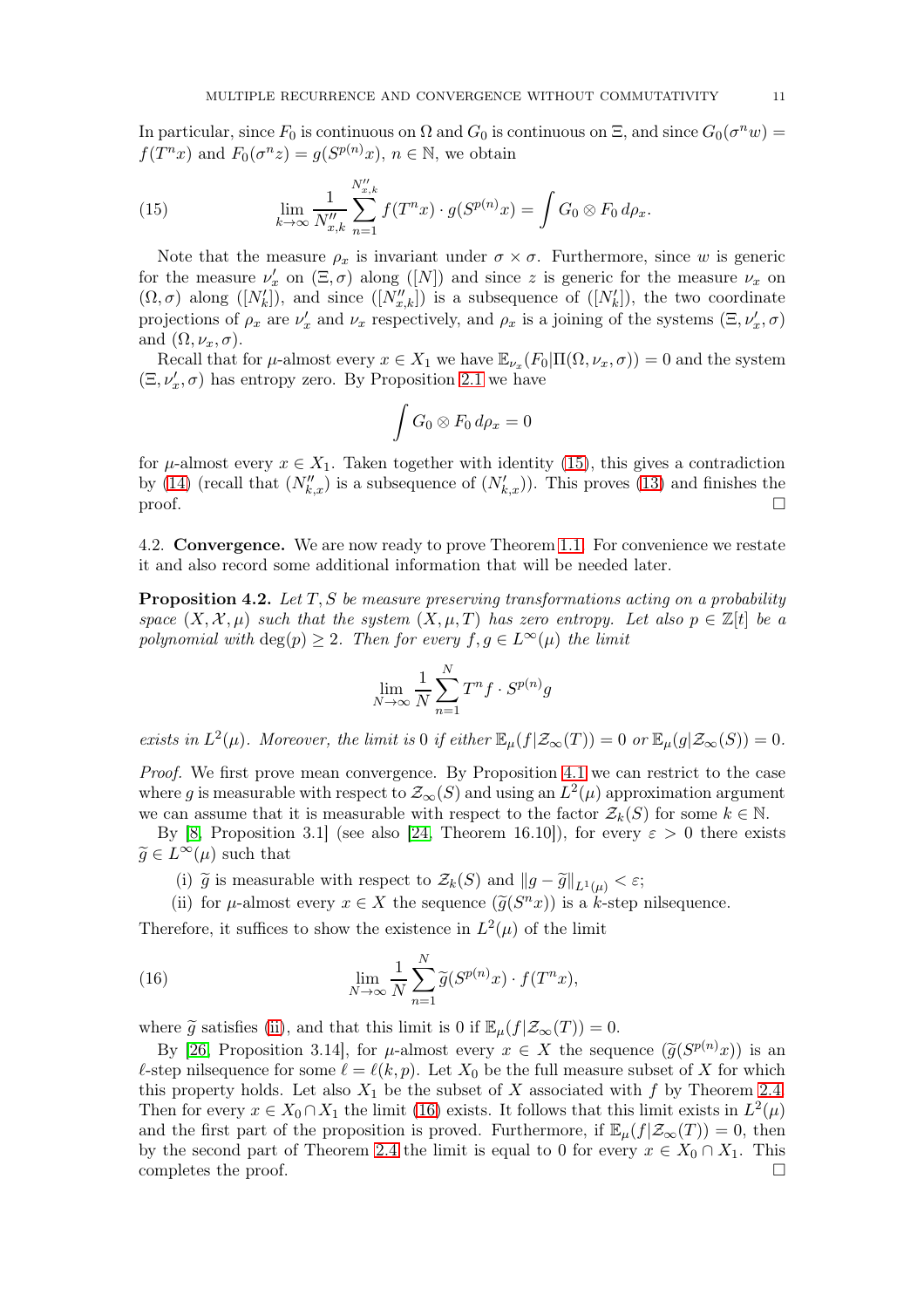### 5. The rational Kronecker factor is characteristic

The goal of this section is to prove Theorem [1.2.](#page-1-5) Here is a brief sketch of our strategy. Using Proposition [4.2](#page-10-0) we can reduce matters to the case where the functions f and g are measurable with respect to the factors  $\mathcal{Z}_k(T)$  and  $\mathcal{Z}_k(S)$  respectively, for some  $k \in \mathbb{N}$ . Using an ergodic decomposition argument and the Structure Theorem [\[21\]](#page-19-9) for systems of order  $k$ , we can further reduce matters to proving the equidistribution property for nilsystems stated in Proposition [5.4.](#page-13-0) In order to establish this property we verify first that it holds for a particular class of nilsystems, namely, for ergodic unipotent affine transformations acting on some finite dimensional torus. We do this in Lemma [5.3](#page-13-1) and our starting point is the simple observation of Lemma [5.1.](#page-11-0) We then combine Lemma [5.3](#page-13-1) with the criterion in [\[26,](#page-19-19) Theorem 2.17], which enables us to reduce equidistribution properties of general nilsystems to the unipotent affine case, in order to finish the proof of Proposition [5.4](#page-13-0) for general nilsystems.

5.1. Equidistribution for unipotent affine transformations. In what follows, we say that the real numbers  $\alpha_1, \ldots, \alpha_r$  are *rationally independent*, if the equation  $n_1\alpha_1 +$  $\cdots + n_r \alpha_r = 0$  mod 1 has no non-trivial integer solutions.

As usual, for  $t \in \mathbb{R}$  we write  $e(t) = \exp(2\pi i t)$  and we use the same notation for  $t \in \mathbb{T} = \mathbb{R}/\mathbb{Z}$ . For  $d \in \mathbb{N}$ ,  $x \in \mathbb{T}^d$ , and  $k \in \mathbb{Z}^d$ , we write  $k \cdot x = k_1x_1 + \cdots + k_dx_d$ . Let  $u = (u(n))$  be a sequence with values in  $\mathbb{T}^d$ . Then by the Weyl Equidistribution Theorem, this sequence is equidistributed in  $\mathbb{T}^d$  if and only if

$$
\lim_{N \to \infty} \frac{1}{N} \sum_{n=1}^{N} \mathbf{e}(k \cdot u(n)) = 0 \quad \text{for every non-zero} \quad k \in \mathbb{Z}^d.
$$

If the sequence  $u$  has polynomial coordinates this condition is equivalent to saying that, for every non-zero  $k \in \mathbb{Z}^d$ , the polynomial  $n \mapsto k \cdot u(n)$  has at least one irrational non-constant coefficient.

<span id="page-11-0"></span>**Lemma 5.1.** Let  $P \in \mathbb{R}[t]$  be a non-constant polynomial with rationally independent coefficients,  $Q \in \mathbb{R}[t]$  be arbitrary, and  $p \in \mathbb{Z}[t]$  be such that  $deg(p) \geq 2$ . Then the polynomial  $P + Q \circ p$  has at least one irrational non-constant coefficient.

**Remark.** Note that the conclusion is false if  $deg(p) = 1$ .

*Proof.* If the non-constant coefficients of  $Q$  are rational, then the non-constant coefficients of the polynomial  $Q \circ p$  are rational and thus the polynomial  $P + Q \circ p$  has rationally independent non-constant coefficients and we are done. So suppose that Q has at least one irrational non-constant coefficient. We write  $Q(t) = t^{d+1}Q_1(t) + Q_2(t)$  where  $d \in$ N,  $Q_1 \in \mathbb{Q}[t]$ ,  $\deg(Q_2) = d$ , and  $Q_2$  has an irrational leading coefficient. Then the polynomial  $p(t)^{d+1}(Q_1 \circ p)(t)$  has rational coefficients. After replacing  $P(t)$  with  $P(t)$  +  $p(t)^{d+1}(Q_1 \circ p)(t)$  and Q with  $Q_2$ , we are reduced to the case where Q has an irrational leading coefficient.

We distinguish two cases. If  $\deg(Q) \geq \deg(P)$ , then  $\deg(Q \circ p) > \deg(Q) \geq \deg(P)$ , because deg(p)  $\geq 2$  and Q is non-constant. Hence, the leading coefficient of  $P + Q \circ p$ coincides with the leading coefficient of  $Q \circ p$ , which is irrational and we are done.

Suppose now that  $deg(Q) < deg(P)$ . Arguing by contradiction, suppose that all the non-constant coefficients of  $P+Q\circ p$  are rational. Since the coefficients of P are rationally independent, the linear span over  $\mathbb Q$  of the non-constant coefficients of the polynomial  $Q \circ p = -P + (P + Q \circ p)$  has dimension equal to deg(P) over Q. Furthermore, the nonconstant coefficients of  $Q \circ p$  are integer combinations of the non-constant coefficients of Q. Hence, the dimension of the span of the non-constant coefficients of the polynomial  $Q \circ p$  over  $\mathbb Q$  is at most deg(Q), which is strictly smaller than deg(P) by assumption, and we have a contradiction. This completes the proof.  $\Box$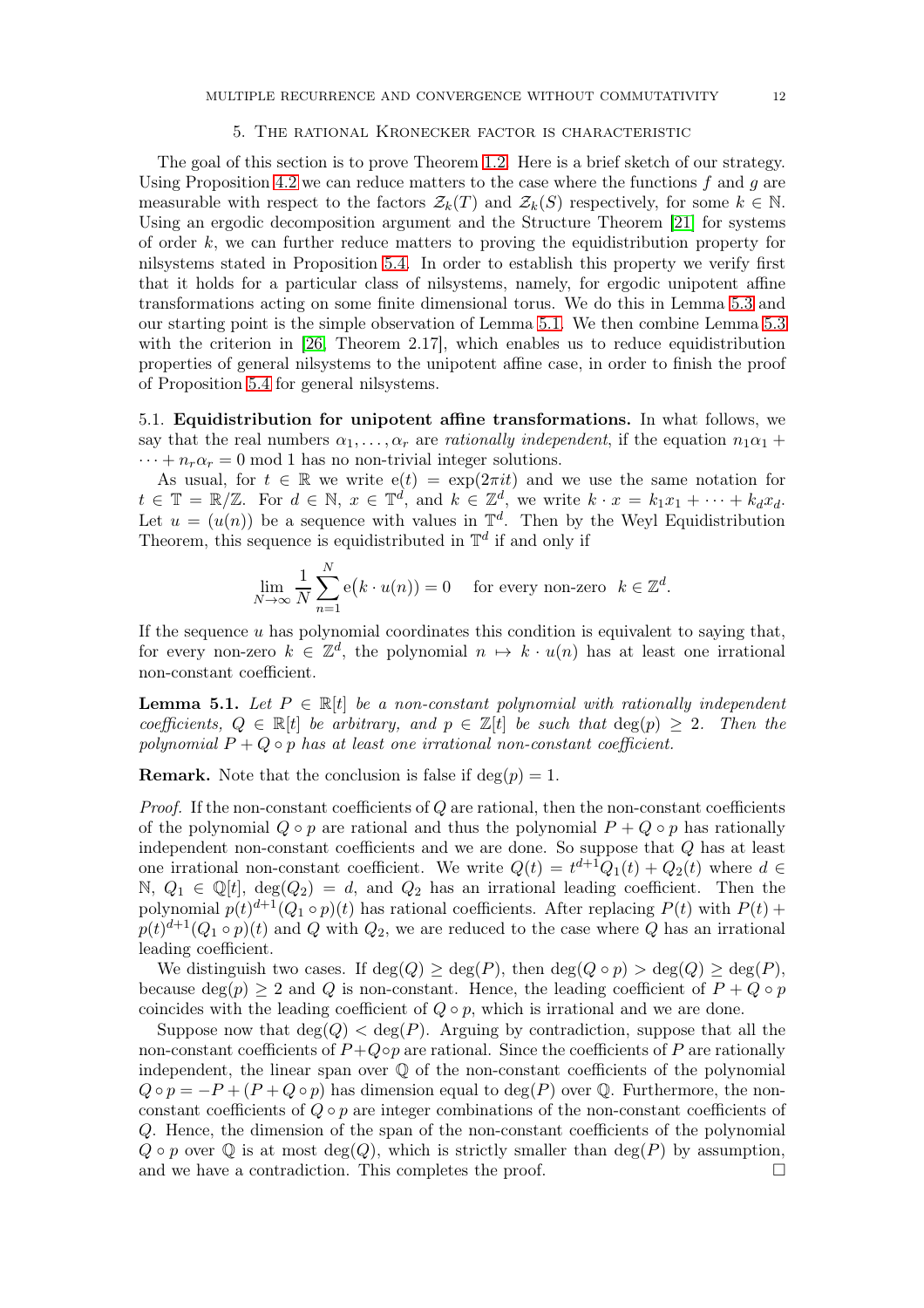**Definition.** A unipotent affine transformation is a transformation  $T: T^m \to \mathbb{T}^m$  of the form  $Tx = Sx + b$  where  $b \in \mathbb{T}^m$  and S is a unipotent automorphism of  $\mathbb{T}^m$ .

<span id="page-12-4"></span>**Lemma 5.2.** Let  $m \in \mathbb{N}$  and  $T: \mathbb{T}^m \to \mathbb{T}^m$  be an ergodic unipotent affine transformation. Then for almost every  $x \in \mathbb{T}^m$ , with respect to the Lebesgue measure in  $\mathbb{T}^m$ , the following holds: For every non-zero  $k \in \mathbb{Z}^m$  the non-constant coefficients of the polynomial  $n \mapsto$  $k \cdot T^n x$  are rationally independent.

*Proof.* We write  $Tx = Sx + b$  where  $b \in \mathbb{T}^m$  and S is a unipotent automorphism of  $\mathbb{T}^m$ . We are going to prove that the conclusion holds if the coordinates of  $x \in \mathbb{T}^m$  are rationally independent of the coordinates of  $b$ , meaning, x satisfies the following property

<span id="page-12-1"></span>(17) if 
$$
k \cdot b + \ell \cdot x = 0 \mod 1
$$
 for some  $k, \ell \in \mathbb{Z}^m$ , then  $\ell = 0$ .

The Lebesgue measure of the set of points  $x \in \mathbb{T}^m$  with this property is 1, and the result will follow.

We write S also for the  $(m \times m)$ -matrix defining this automorphism and denote by  $S<sup>t</sup>$  the transpose of S. Since S is unipotent we have  $(S - id)<sup>m</sup> = 0$  and  $(S<sup>t</sup> - id)<sup>m</sup> = 0$ . Let K be the subtorus  $(S - id)\mathbb{T}^m$  of  $\mathbb{T}^m$ . By [\[20,](#page-19-20) Theorem 4], the ergodicity of T is equivalent to the ergodicity of the rotation induced by b on the quotient  $\mathbb{T}^{m}/K$ , which in turn is equivalent to

<span id="page-12-2"></span>(18) if 
$$
\ell \in \mathbb{Z}^m
$$
 satisfies  $(S^t - id)\ell = 0$  and  $\ell \cdot b = 0$  mod 1, then  $\ell = 0$ .

Let  $k \in \mathbb{Z}^m$  be non-zero. Since  $(S - id)^m = 0$ , using induction, we get that for every  $n \in \mathbb{N}$  we have (by convention  $\binom{n}{i}$  $\binom{n}{j} = 0$  if  $j > n$ )

(19)  

$$
k \cdot T^n x = k \cdot x + \sum_{j=1}^m {n \choose j} (k \cdot (S - \mathrm{id})^j x + k \cdot (S - \mathrm{id})^{j-1} b)
$$

$$
= k \cdot x + \sum_{j=1}^{m_0} {n \choose j} ((S^t - \mathrm{id})^j k \cdot x + (S^t - \mathrm{id})^{j-1} k \cdot b)
$$

<span id="page-12-0"></span>where  $m_0 := \min\{q \in \mathbb{N} : (S^t - id)^q k = 0\}.$ 

Note that  $m_0 \leq m$  and that the expression in [\(19\)](#page-12-0) is a polynomial of degree at most  $m<sub>0</sub>$ . We claim that its non-constant coefficients are rationally independent. Arguing by contradiction, suppose that this is not the case. Note that the linear span over Q of the polynomials  $n \mapsto \binom{n}{1}$  $\binom{n}{1}, \ldots, n \mapsto \binom{n}{m}$  $\binom{n}{m_0}$  is equal to the space of polynomials of degree at most  $m_0$  without constant term, that is, to the linear span over  $\mathbb Q$  of the polynomials  $n, \ldots, n^{m_0}$ . Therefore, the coefficients in [\(19\)](#page-12-0) of the binomials  $\binom{n}{1}$  $\binom{n}{1}, \ldots, \binom{n}{m}$  $\binom{n}{m_0}$  are rationally dependent and there exist integers  $r_1, \ldots, r_{m_0} \in \mathbb{Z}$ , not all of them zero, such that

$$
\sum_{j=1}^{m_0} r_j (S^t - \mathrm{id})^j k \cdot x + \sum_{j=1}^{m_0} r_j (S^t - \mathrm{id})^{j-1} k \cdot b = 0 \mod 1.
$$

The first sum is a linear combination with integer coefficients of the coordinates of  $x$ , and the second sum is a linear combination with integer coefficients of the coordinates of b. By our hypothesis [\(17\)](#page-12-1) we have

<span id="page-12-3"></span>
$$
\sum_{j=1}^{m_0} r_j (S^t - id)^j k = 0 \text{ and } \sum_{j=1}^{m_0} r_j (S^t - id)^{j-1} k \cdot b = 0 \text{ mod } 1.
$$

We claim that

(20) 
$$
\sum_{j=1}^{m_0} r_j (S^t - id)^{j-1} k = 0.
$$

Indeed, writing  $\ell$  for this sum we have  $(S^t - id)\ell = 0$  and  $\ell \cdot b = 0$  mod 1 and thus  $\ell = 0$  by [\(18\)](#page-12-2), proving the claim. Let  $j_0 := \min\{j : r_j \neq 0\}$ . Applying  $(S^t - id)^{m_0 - j_0}$  to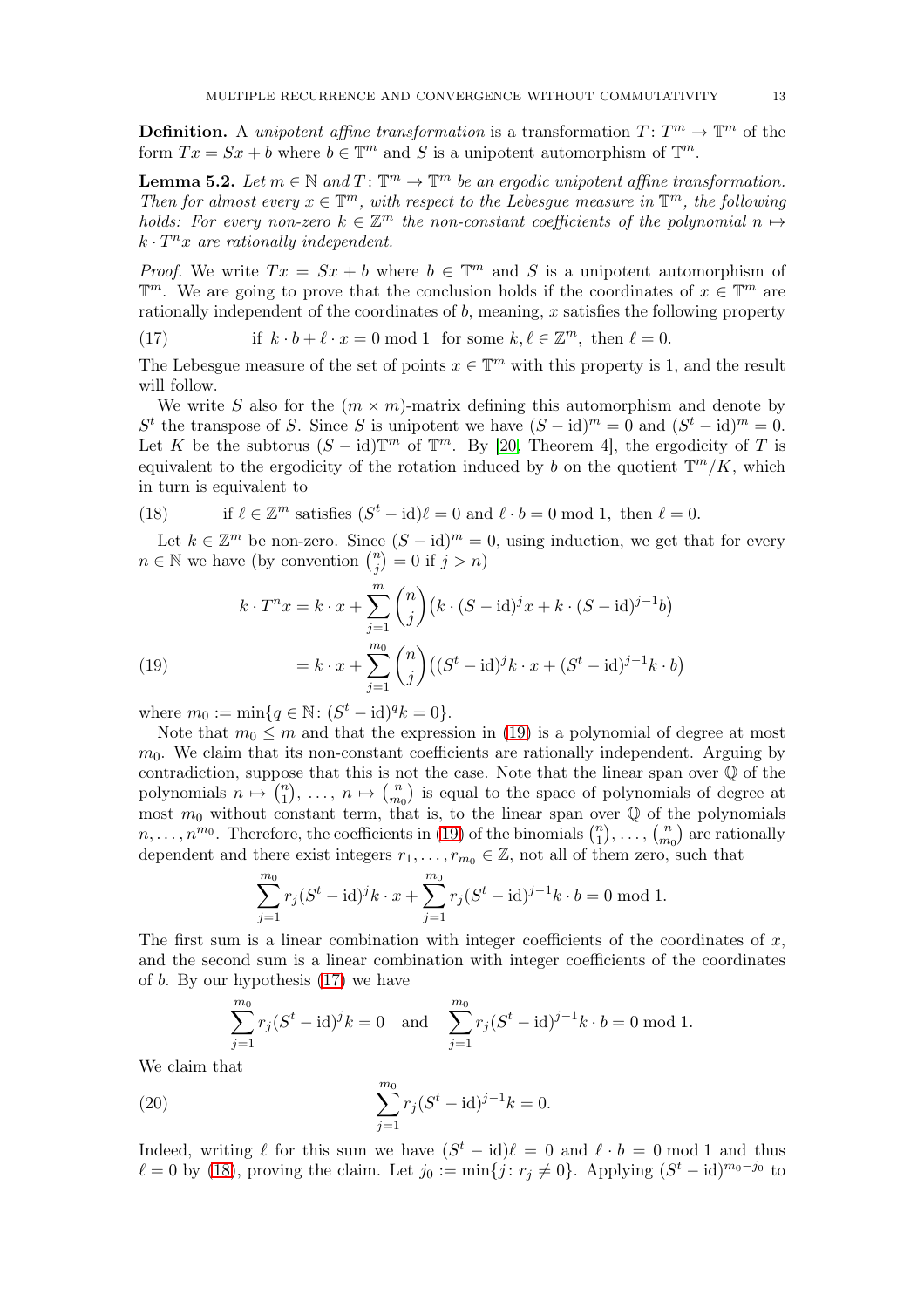both sides of [\(20\)](#page-12-3) and recalling that  $(S^t - id)^{m_0} k = 0$ , we obtain  $(S^t - id)^{m_0-1} k = 0$ , contradicting the definition of  $m_0$ . This completes the proof.

We will now combine the previous two lemmas in order to deduce an equidistribution property that will be crucial in the next subsection.

<span id="page-13-1"></span>**Lemma 5.3.** Let  $m_1, m_2 \in \mathbb{N}$ , and  $p \in \mathbb{Z}[t]$  be a polynomial with  $\deg(p) \geq 2$ . Let  $T: \mathbb{T}^{m_1} \to \mathbb{T}^{m_1}$  be an ergodic unipotent affine transformation. Then for  $m_{\mathbb{T}^{m_1}}$ -almost every  $x \in \mathbb{T}^{m_1}$ , the following holds: For every sequence  $u: \mathbb{N} \to \mathbb{T}^{m_2}$  with polynomial coordinates that is equidistributed in  $\mathbb{T}^{m_2}$ , the sequence  $(T^n x, (u \circ p)(n))$  is equidistributed in  $\mathbb{T}^{m_1} \times \mathbb{T}^{m_2}$ .

*Proof.* Let  $X_0$  be the full measure subset of  $\mathbb{T}^{m_1}$  given by Lemma [5.2.](#page-12-4) We are going to prove that the conclusion holds if  $x \in X_0$ .

Note that the sequence  $(T^n x, u(p(n)))$  with values in  $\mathbb{T}^{m_1+m_2}$  has polynomial coordinates. By the Weyl Equidistribution Theorem it suffices to show that if  $k_1 \in \mathbb{Z}^{m_1}$  and  $k_2 \in \mathbb{Z}^{m_2}$  are not both zero, then the polynomial

(21) 
$$
n \mapsto k_1 \cdot T^n x + k_2 \cdot u(p(n))
$$

has at least one non-constant irrational coefficient.

Suppose first that  $k_1 = 0$ , in which case we have  $k_2 \neq 0$ . Since the sequence  $(u(n))$  is equidistributed in  $\mathbb{T}^{m_2}$ , the polynomial  $k_2 \cdot u(t)$  has at least one irrational non-constant coefficient. We write this polynomial as  $t^{d+1}R_1(t) + R_2(t)$  where  $R_1(t)$  has rational coefficients,  $d := \deg(R_2)$ , and the leading coefficient of  $R_2$  is irrational. Then

<span id="page-13-2"></span>
$$
k_2 \cdot (u \circ p)(t) = p(t)^{d+1} (R_1 \circ p)(t) + (R_2 \circ p)(t).
$$

The first of these polynomials has rational coefficients and the second one has an irrational leading coefficient. Therefore, the polynomial  $k_2 \cdot u \circ p$  has at least one non-constant irrational coefficient and we are done.

Suppose now that  $k_1 \neq 0$ . Recall that for  $x \in X_0$  the non-constant coefficients of the polynomial  $n \mapsto k_1 \cdot T^n x$  are rationally independent. Using Lemma [5.1,](#page-11-0) we get that the polynomial in [\(21\)](#page-13-2) has an irrational non-constant coefficient and we are done. This completes the proof.  $\Box$ 

5.2. A nil-equidistribution result. We proceed now to establish the key equidistribution property on nilmanifolds needed for our purposes.

<span id="page-13-0"></span>**Proposition 5.4.** Let  $(X = G/\Gamma, m_X, T)$  be an ergodic nilsystem. Then there exists a subset  $X_0$  of X with  $m_X(X_0) = 1$  such that the following holds: For every  $x \in X_0$ , every nilsequence  $(\Psi(n))$ , polynomial  $p \in \mathbb{Z}[t]$  with  $\deg(p) \geq 2$ , and function  $f \in \mathcal{C}(X)$  with  $\mathbb{E}_{\mu}(f|\mathcal{K}_{\text{rat}}(T)) = 0$ , we have

(22) 
$$
\lim_{N \to \infty} \frac{1}{N} \sum_{n=1}^{N} f(T^n x) \cdot \Psi(p(n)) = 0.
$$

**Remark.** It is important that the set of good  $x \in X$  for which the conclusion holds is independent of the nilsequence  $(\Psi(n))$ .

Proof. The proof is similar to the proof of [\[8,](#page-19-7) Lemma 7.6]. It is based on an equidistribution result of Leibman [\[26,](#page-19-19) Theorem 2.17] that in some cases enables us to deduce an equidistribution result for general nilsystems from the special case of unipotent affine transformations on the torus. We give a rather sketchy account below, the reader will find more details about the notions and results used in [\[8,](#page-19-7) Section 7].

We first consider the case where  $X$  is connected. In this case the rational Kronecker factor  $\mathcal{K}_{\text{rat}}$  of X is trivial and  $\int f dm_X = 0$ .

Let  $G_0$  be the connected component of G and  $A_X := X/[G_0, G_0]$  be the affine torus of X. We denote by  $\widetilde{T}$  the transformation induced by T on  $A_X$ . Then  $\widetilde{T}$  is a unipotent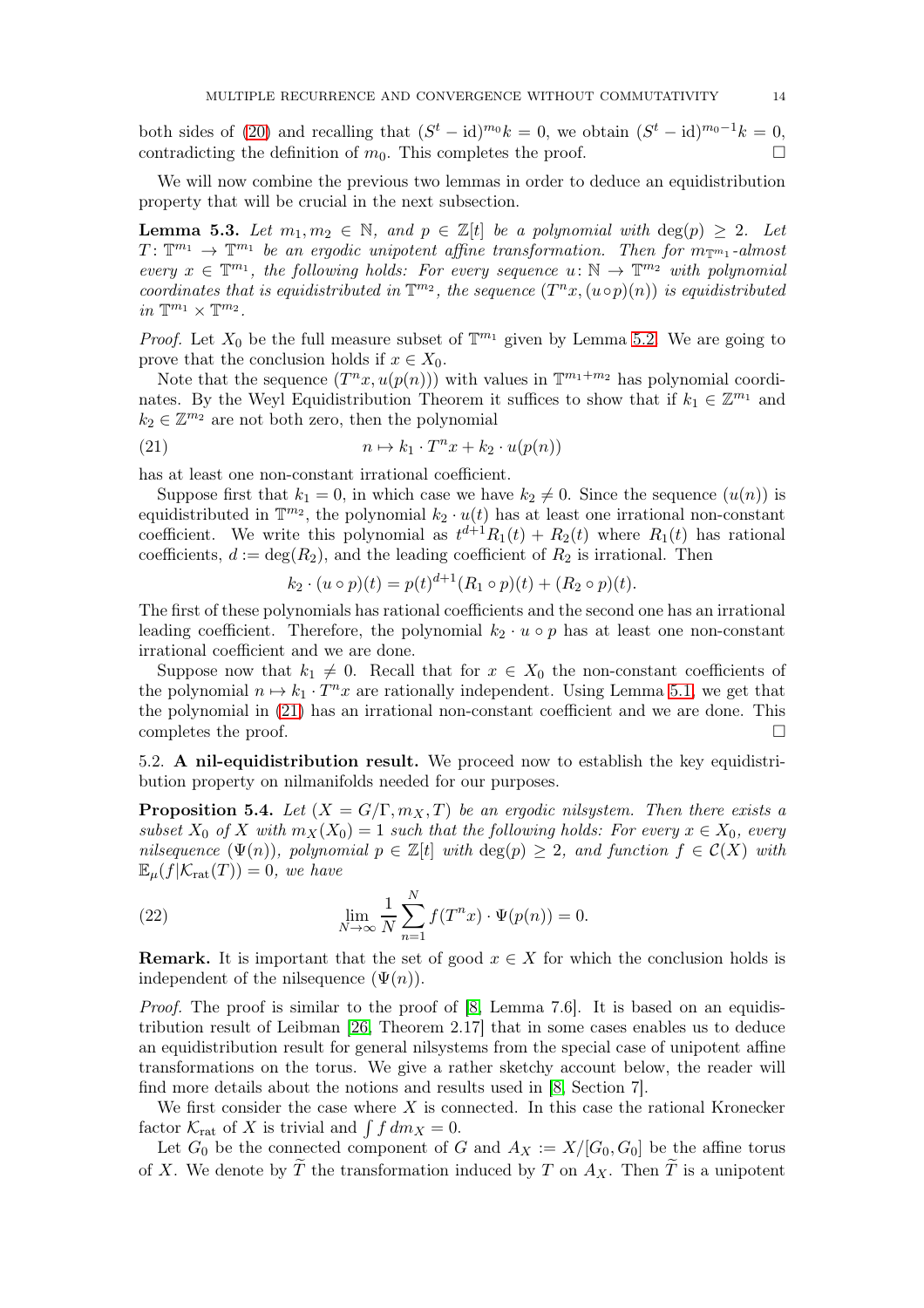affine transformation. For  $r \in \mathbb{N}$  let  $B_r$  be the subset of full measure of  $A_X$  associated by Lemma [5.3](#page-13-1) to the ergodic transformation  $\tilde{T}^r$  of  $A_X$  and let

$$
X' := \bigcap_{r \in \mathbb{N}} \bigcap_{j=0}^{r-1} T^j \pi_X^{-1}(B_r)
$$

where  $\pi_X : X \to A_X$  is the natural projection. We claim that this subset of full measure of X satisfies the required property.

Note that it suffices to consider the case where  $(\Psi(n))$  is a basic nilsequence. We write  $\Psi(n) = \psi(b^n \cdot y)$  for some nilmanifold  $Y = H/\Lambda$  with Haar measure  $m_Y, b \in H$ ,  $\psi \in C(Y)$ , and  $y \in Y$ . We can assume that  $\{b^n \cdot y : n \in \mathbb{N}\}\$ is dense in Y, and thus that the translation by  $b$  on  $Y$  is ergodic.

For the moment we also assume that Y is connected. Let  $A_Y := H/[H_0, H_0]$  be the affine torus of  $Y$ ,  $\pi_Y \colon Y \to A_Y$  the natural projection, and  $u(n) := \pi_Y(b^n \cdot y)$  for  $n \in \mathbb{N}$ . Then the sequence  $(u(n))$  is a polynomial sequence in  $A_Y$  and is equidistributed in  $A_Y$ . Let  $x \in X'$  and  $z := \pi_Y(x)$ . By the definition of the set  $X'$ , the sequence  $(\widetilde{T}^n z, u(p(n)))$  is equidistributed in  $A_X \times A_Y$ . But  $A_X \times A_Y$  is the affine torus of the connected nilmanifold  $X \times Y$  and the sequence  $(\tilde{T}^n z, u(p(n)))$  is the image under the quotient map  $\pi_X \times \pi_Y$ of the polynomial sequence  $(T^n x, b^{p(n)} \cdot y)$  in  $X \times Y$ . By [\[24,](#page-19-11) Theorem 14.20] (originally established in [\[26,](#page-19-19) Theorem 2.17]), this sequence is equidistributed in  $X \times Y$  and thus

$$
\lim_{N \to \infty} \sum_{n=1}^{N} f(T^n x) \cdot \Psi(p(n)) = \lim_{N \to \infty} \sum_{n=1}^{N} f(T^n x) \cdot \psi(b^{p(n)} y) = \int_{X} f dm_X \cdot \int_{Y} \psi dm_Y = 0
$$

and we are done.

We continue to assume that  $X$  is connected but we no longer assume that  $Y$  is connected. Let  $Y_0$  be the connected component of y in Y. Then there exists  $r \in \mathbb{N}$  such that  $Y_0$  is invariant and ergodic under the translation by  $b^r$  and the sets  $b^j \cdot Y_0$ ,  $j = 0, \ldots, r-1$ , form a partition of Y. The preceding case applied with x replaced by  $T^j x$ , T replaced by  $T^r$ , Y replaced by  $Y_0$ , and the polynomial p replaced by  $p(rn + j)$ , gives

$$
\sum_{n=1}^{N} f(T^{rn+j}x) \cdot \Psi(p(rn+j)) = 0 \text{ for } j = 0, \dots, r-1 \text{ and } x \in X'.
$$

Averaging for  $j \in \{0, \ldots, r-1\}$  gives the announced result.

We consider now the case where X is not connected. Then there exist an integer  $r \in \mathbb{N}$ and a connected subnilmanifold  $X_0$  of X, such that the sets  $T^j X_0$ ,  $j = 0, \ldots, r-1$ , form a partition of X,  $X_0$  is invariant under  $T^r$ , and  $(T^j X_0, T^r)$  is ergodic for  $j = 0, \ldots, r - 1$ . Writing  $m_{X,j}$  for the Haar measure of  $T^j X_0$ , we have  $\int f dm_{X,j} = 0$  for  $j = 0, \ldots, r-1$ because  $\mathbb{E}_{\mu}(f|\mathcal{K}_{\text{rat}}(T)) = 0$ . For  $j = 0, \ldots, r-1$ , the preceding step provides a subset of full measure  $X'_{j}$  of  $T^{j}X_{0}$  and it is immediate that the union of these sets fulfills the required conditions. This completes the proof.  $\Box$ 

We deduce from the previous result and the main structural result in [\[21\]](#page-19-9) the following statement that is more convenient for our purposes.

<span id="page-14-0"></span>Corollary 5.5. Let  $(X, \mu, T)$  be an ergodic system of order k for some  $k \in \mathbb{N}$  and  $f \in L^{\infty}(\mu)$  with  $\mathbb{E}_{\mu}(f|\mathcal{K}_{\text{rat}}(T)) = 0$ . Then there exists a subset  $X_0$  of X with  $\mu(X_0) = 1$ such that the following holds: For every nilsequence  $(\Psi(n))$  and polynomial  $p \in \mathbb{Z}[t]$  with  $deg(p) \geq 2$  we have

(23) 
$$
\lim_{N \to \infty} \frac{1}{N} \sum_{n=1}^{N} f(T^n x) \cdot \Psi(p(n)) = 0.
$$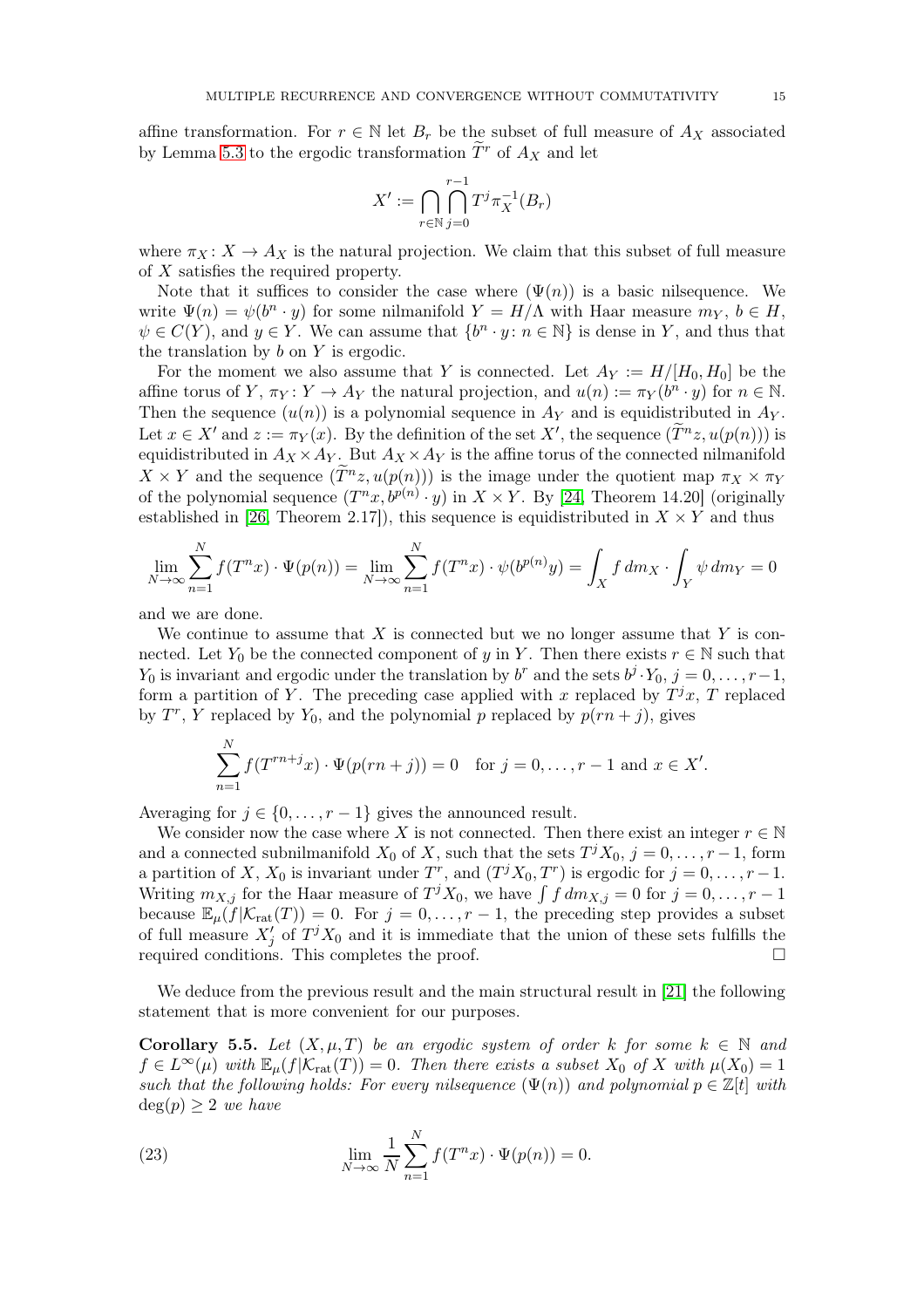Proof. By the Structure Theorem [\[24,](#page-19-11) Theorem 18.1] (originally established in [\[21\]](#page-19-9)), the system  $(X, \mu, T)$  is an inverse limit of a sequence  $((X_i, \mu_i, T))$  of ergodic k-step nilsystems, with factor maps  $\pi_j : X \to X_j$ ,  $j \in \mathbb{N}$ . For every  $j \in \mathbb{N}$  there exists  $f_j \in \mathcal{C}(X_j)$  such that  $||f - f_j \circ \pi_j||_{L^1(\mu)} \to 0$  when  $j \to \infty$ . Substituting  $\tilde{f}_j := f_j - \mathbb{E}_{\mu_j}(f_j | \mathcal{K}_{\text{rat}}(X_j, \mu_j, T))$ for  $f_j$  (then also  $\left\|f - \tilde{f}_j \circ \pi_j \right\|_{L^1(\mu)} \to 0$  since  $\mathbb{E}_{\mu_j}(f|\mathcal{K}_{\text{rat}}(X_j, \mu_j, T)) = 0$  for all  $j \in \mathbb{N}$ ) we can assume that  $\mathbb{E}_{\mu_j}(f_j|\mathcal{K}_{rat}(X_j,\mu_j,T))=0$ . By the ergodic theorem, for  $j\in\mathbb{N}$  there exists a subset  $A_j$  of X of full  $\mu$ -measure such that

$$
\lim_{N \to \infty} \frac{1}{N} \sum_{n=1}^{N} |f(T^n x) - f_j(\pi_j(T^n x))| = ||f - f_j \circ \pi_j||_{L^1(\mu)} \text{ for every } x \in A_j.
$$

For  $j \in \mathbb{N}$ , let  $B_j$  be the subset of full measure of  $X_j$  associated by Proposition [5.4](#page-13-0) to the nilsystem  $(X_j, \mu_j, T)$ . Then for every nilsequence  $\Psi$  and every polynomial  $p \in \mathbb{Z}[t]$ with  $\deg(p) \geq 2$ , we have

$$
\lim_{N \to \infty} \frac{1}{N} \sum_{n=1}^{N} f_j(T^n x) \cdot \Psi(p(n)) = 0 \quad \text{for every } x \in B_j, j \in \mathbb{N}.
$$

Let  $X_0 := \bigcap_{j \in \mathbb{N}} (A_j \cap \pi_j^{-1}(B_j))$ . Then  $\mu(X_0) = 1$  and every  $x \in X_0$  satisfies the announced property. This completes the proof.

5.3. The rational Kronecker is characteristic. We are now ready to verify Theorem [1.2.](#page-1-5) We restate it for convenience.

**Theorem.** Let  $T, S$  be measure preserving transformations acting on a probability space  $(X, \mathcal{X}, \mu)$  such that the system  $(X, \mu, T)$  has zero entropy. Let also  $p \in \mathbb{Z}[t]$  be a polynomial with deg(p)  $\geq 2$  and  $f, g \in L^{\infty}(\mu)$  be such that  $\mathbb{E}_{\mu}(f|\mathcal{K}_{rat}(T)) = 0$  or  $\mathbb{E}_{\mu}(g|\mathcal{K}_{\text{rat}}(S)) = 0$ . Then

$$
\lim_{N \to \infty} \frac{1}{N} \sum_{n=1}^{N} T^n f \cdot S^{p(n)} g = 0
$$

in  $L^2(\mu)$ .

*Proof.* Suppose first that  $\mathbb{E}_{\mu}(f|\mathcal{K}_{rat}(T)) = 0$ . Using Proposition [4.2](#page-10-0) and a standard approximation argument we can assume that there exists  $k \in \mathbb{N}$  such that f is measurable with respect to  $\mathcal{Z}_k(T)$  and g is measurable with respect to  $\mathcal{Z}_k(S)$ . Moreover, arguing as in the proof of Proposition [4.2](#page-10-0) we can assume that there exists a subset  $X_0$  of X with  $\mu(X_0) = 1$  such that the sequence  $(g(S^n x))$  is a k-step nilsequence for every  $x \in X_0$ .

Let  $\mu = \int \mu_x d\mu(x)$  be the ergodic decomposition of  $\mu$  with respect to the transformation T. Then  $\mu_x(X_0) = 1$  for  $\mu$ -almost every  $x \in X$ , and as we remarked in Section [2.3,](#page-4-3) for  $\mu$ -almost every  $x \in X$  we have  $\mathbb{E}_{\mu_x}(f|\mathcal{K}_{\mathrm{rat}}(X,\mu_x,T)) = 0$ . Moreover, as we remarked in Section [2.6,](#page-5-2) the system  $(X, \mu_x, T)$  is an ergodic system of order k. For  $x \in X$ , let  $X_x$ be the subset of X with  $\mu_x(X_x) = 1$  associated by Corollary [5.5](#page-14-0) to the system  $(X, \mu_x, T)$ and to the function f. Then for every  $x' \in X_0 \cap X_x$  we have (here we use crucially that the set  $X_x$  does not dependent on the nilsequence  $(g(S^{p(n)}x'))$ 

$$
\lim_{N \to \infty} \frac{1}{N} \sum_{n=1}^{N} f(T^n x') \cdot g(S^{p(n)} x') = 0.
$$

We deduce using the bounded convergence theorem that for every  $x \in X_0$  we have

$$
\lim_{N \to \infty} \int \left| \frac{1}{N} \sum_{n=1}^{N} f(T^n x') \cdot g(S^{p(n)} x') \right|^2 d\mu_x(x') = 0.
$$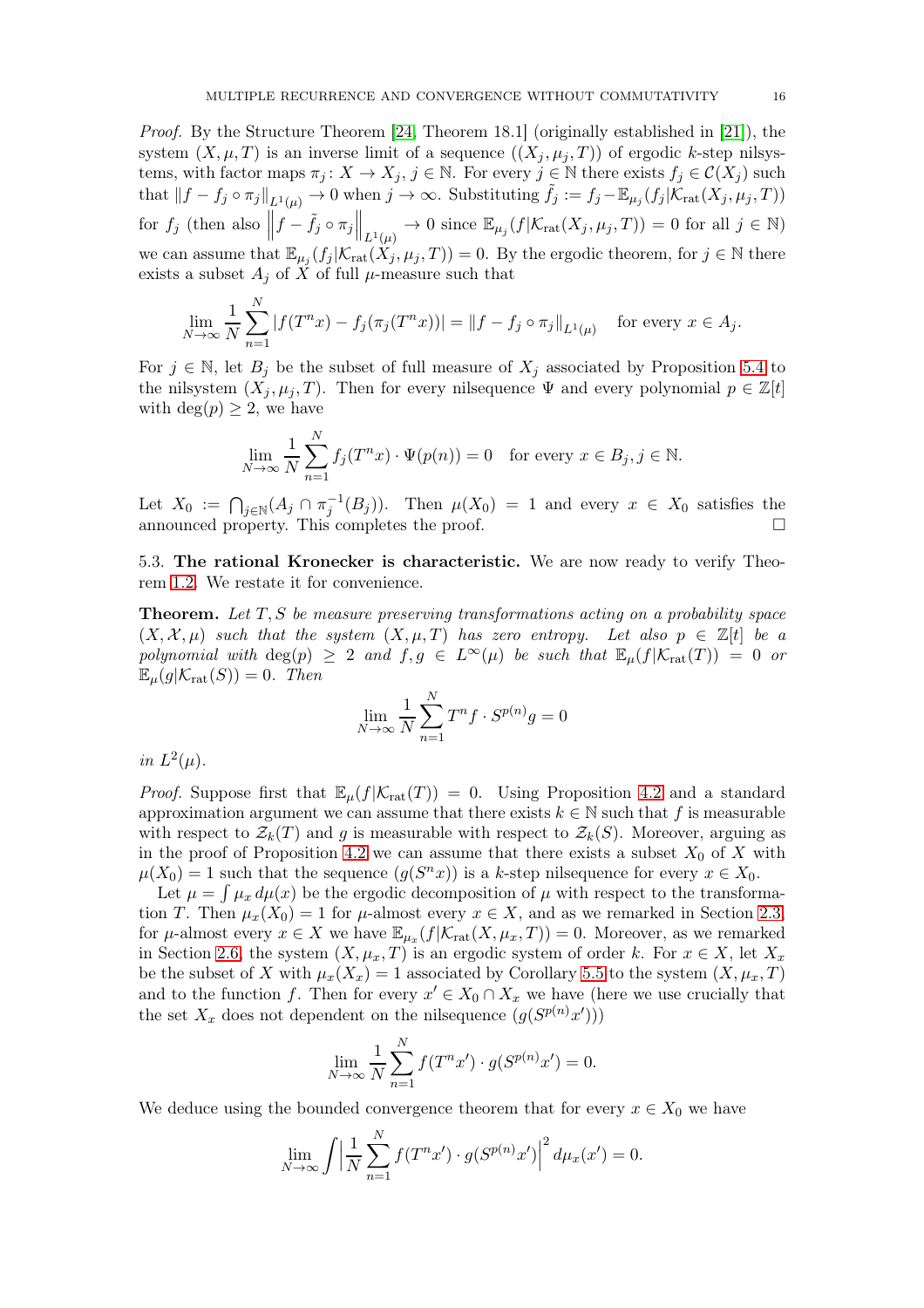Integrating with respect to the measure  $\mu$  and using the bounded convergence theorem again, we obtain the required convergence.

Suppose now that  $\mathbb{E}_{\mu}(g|\mathcal{K}_{\text{rat}}(S)) = 0$ . By the first case we can assume that f is measurable with respect to  $\mathcal{K}_{rat}(T)$ . Then f can be approximated in  $L^2(\mu)$  by a finite linear combination of eigenfunctions associated with rational eigenvalues. Therefore, we can restrict to the case where  $f$  is an eigenfunction of this type. We are thus reduced to showing that

$$
\lim_{N \to \infty} \frac{1}{N} \sum_{n=1}^{N} e(ns) \cdot g(S^{p(n)}x) = 0 \text{ in } L^{2}(\mu), \text{ for every } s \in \mathbb{Q}.
$$

Since  $\mathbb{E}_{\mu}(g|\mathcal{K}_{\text{rat}}(S)) = 0$ , the spectral measure of the function g with respect to the system  $(X, \mu, S)$  does not have rational point masses. The asserted mean convergence to zero follows by combining this fact with the spectral theorem for unitary operators, Weyl's Equidistribution Theorem, and the bounded convergence theorem. This completes the  $\Box$ 

### 6. Recurrence, pointwise convergence, and positive entropy

The goal of this section is to complete the proof of Theorem [1.3,](#page-1-4) Proposition [1.4,](#page-2-0) and Proposition [1.5.](#page-3-1)

6.1. Proof Theorem [1.3](#page-1-4) (Recurrence). Let  $\varepsilon > 0$ . It suffices to prove that there exists  $r \in \mathbb{N}$  such that, for every Følner sequence  $(\Phi_N)$  of subsets of  $\mathbb{N}$ , we have

<span id="page-16-0"></span>(24) 
$$
\lim_{N \to \infty} \frac{1}{|\Phi_N|} \sum_{n \in \Phi_N} \mu(A \cap T^{-rn} A \cap S^{-p(rn)} A) \ge \mu(A)^3 - \varepsilon/2.
$$

(The limit exists by Theorem [1.1](#page-1-3) and the remark following the theorem, applied for the transformation  $T^r$  in place of T and  $p(rn)$  in place of  $p(n)$ .) Indeed, assume by contradiction that the set  $\{n \in \mathbb{N} : \mu(A \cap T^{-n}A \cap S^{-p(n)}A) \geq \mu(A)^3 - \varepsilon\}$  is not syndetic. Then for every  $N \in \mathbb{N}$  there exists an interval  $I_N$  of  $\mathbb{N}$ , of length N, that does not intersect this set. We define  $\Phi_N := \{n \in \mathbb{N} : rn \in I_N\}, N \in \mathbb{N}$ . Then  $\Phi_N$  is an interval of N and the length of  $\Phi_N$  tends to  $\infty$  when  $N \to \infty$  and thus  $(\Phi_N)_{N \in \mathbb{N}}$  is a Følner sequence. We have  $\mu(A \cap T^{-rn}A \cap S^{-p(rn)}A) < \mu(A)^3 - \varepsilon$  for every  $n \in \Phi_N$ ,  $N \in \mathbb{N}$ , contradicting [\(24\)](#page-16-0).

So it remains to show that there exists  $r \in \mathbb{N}$  such that [\(24\)](#page-16-0) holds for every Følner sequence  $(\Phi_N)_{N \in \mathbb{N}}$ . Since  $\mathcal{K}_{rat}(T) = \bigvee_{r \in \mathbb{N}} \mathcal{I}(T^r)$  there exists  $r \in \mathbb{N}$  such that  $\|\mathbb{E}_{\mu}(f|\mathcal{K}_{\text{rat}}(T)) - \mathbb{E}_{\mu}(f|\mathcal{I}(T^r))\|_{L^1(\mu)} < \varepsilon/4$  and this bound remains valid if r is replaced with any multiple of  $r$ . By the same argument applied to  $S$  we obtain that there exists  $r \in \mathbb{N}$  such that

$$
\|\mathbb{E}_{\mu}(\mathbf{1}_A|\mathcal{K}_{\mathrm{rat}}(T)) - \mathbb{E}_{\mu}(\mathbf{1}_A|\mathcal{I}(T^r))\|_{L^1(\mu)} < \varepsilon/4
$$

and

$$
\left\|\mathbb{E}_{\mu}(\mathbf{1}_A|\mathcal{K}_{\mathrm{rat}}(S)) - \mathbb{E}_{\mu}(\mathbf{1}_A|\mathcal{I}(S^r))\right\|_{L^1(\mu)} < \varepsilon/4.
$$

Note that for every  $n \in \mathbb{N}$  the function  $\mathbb{E}_{\mu}(\mathbf{1}_A | \mathcal{I}(T^r))$  is invariant under  $T^{rn}$  and the function  $\mathbb{E}_{\mu}(\mathbf{1}_A | \mathcal{I}(S^r))$  is invariant under  $S^{p(rn)}$  because  $p(0) = 0$  and thus  $p(rn)$  is divisible by r. Therefore, for every  $n \in \mathbb{N}$  we have

$$
\left| \int \mathbf{1}_A \cdot T^{rn} \mathbb{E}_{\mu}(\mathbf{1}_A | \mathcal{K}_{\mathrm{rat}}(T)) \cdot S^{p(rn)} \mathbb{E}_{\mu}(\mathbf{1}_A | \mathcal{K}_{\mathrm{rat}}(S)) d\mu - \int \mathbf{1}_A \cdot \mathbb{E}_{\mu}(\mathbf{1}_A | \mathcal{I}(T^r)) \cdot \mathbb{E}_{\mu}(\mathbf{1}_A | \mathcal{I}(S^r)) d\mu \right| \le \varepsilon/2.
$$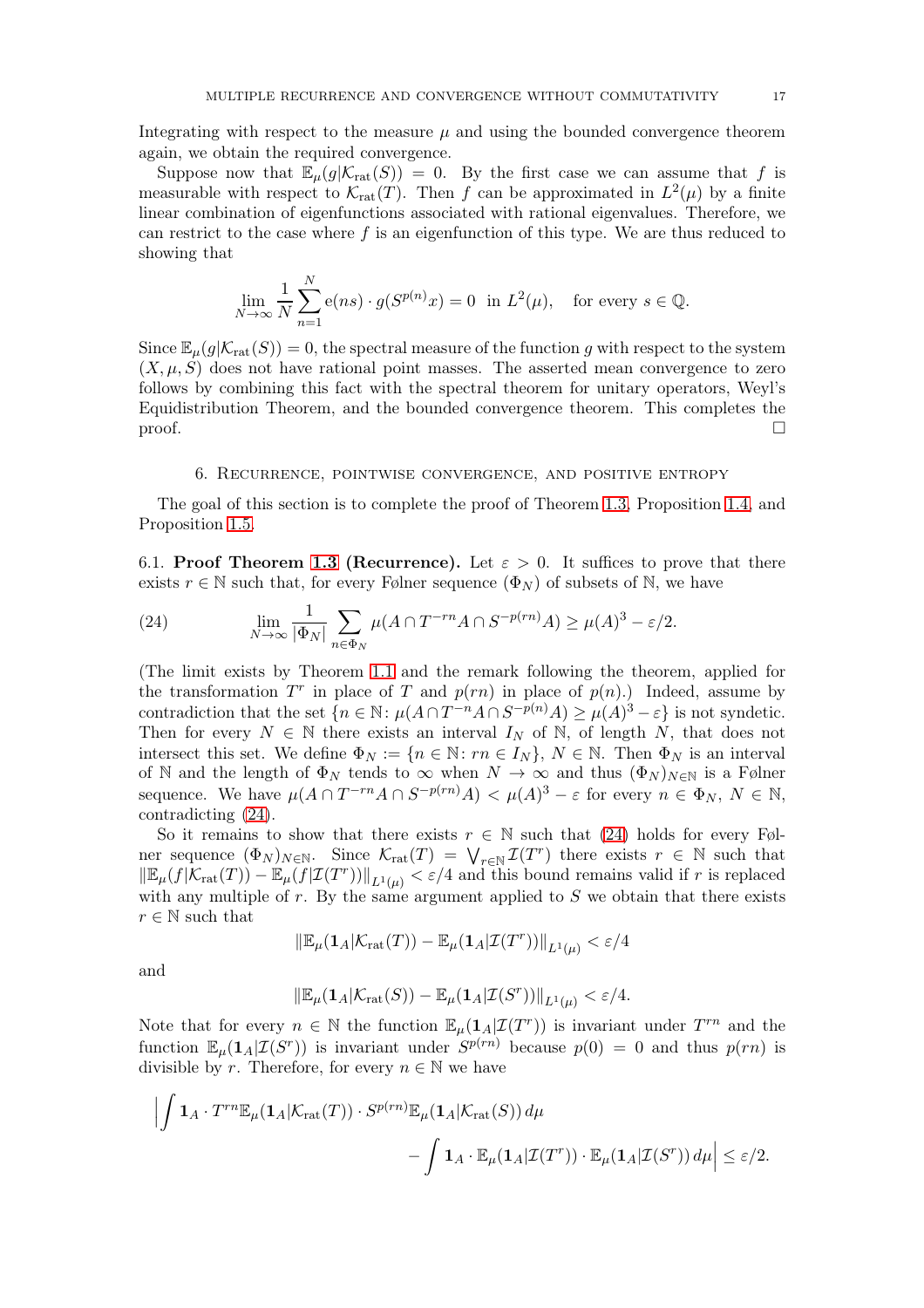By [\[7,](#page-19-21) Lemma 1.6] the last integral is greater than or equal to  $\mu(A)^3$  and thus for every  $n \in \mathbb{N}$  we have

$$
\int \mathbf{1}_A \cdot T^{rn} \mathbb{E}_{\mu}(\mathbf{1}_A | \mathcal{K}_{\mathrm{rat}}(T)) \cdot S^{p(rn)} \mathbb{E}_{\mu}(\mathbf{1}_A | \mathcal{K}_{\mathrm{rat}}(S)) d\mu \geq \mu(A)^3 - \varepsilon/2.
$$

Let  $(\Phi_N)$  be a Følner sequence of subsets of N. By Proposition [1.2](#page-1-5) applied with  $T^r$  in place of T (note that  $\mathcal{K}_{rat}(T^r) = \mathcal{K}_{rat}(T)$ ) and  $p(rn)$  in place of  $p(n)$ , we have

$$
\lim_{N \to \infty} \frac{1}{|\Phi_N|} \sum_{n \in \Phi_N} \mu(A \cap T^{-rn} A \cap S^{-p(rn)} A) =
$$
  

$$
\lim_{N \to \infty} \frac{1}{|\Phi_N|} \sum_{n \in \Phi_N} \int \mathbf{1}_A \cdot T^{rn} \mathbb{E}_{\mu}(\mathbf{1}_A | \mathcal{K}_{\text{rat}}(T)) \cdot S^{p(rn)} \mathbb{E}_{\mu}(\mathbf{1}_A | \mathcal{K}_{\text{rat}}(S)) d\mu.
$$

Combining the above we get the bound  $(24)$ . This completes the proof.  $\Box$ 

6.2. Proof of Proposition [1.4](#page-2-0) (Positive entropy). Let h be the entropy of the system  $(X, \mu, T)$ . Let  $\widetilde{T}$  be the shift on the sequence space  $\widetilde{X} = \{0, 1, 2\}^{\mathbb{Z}}$  and let  $\widetilde{\mu}$  be the  $(s, s, 1-2s)$ -Bernoulli measure on  $\widetilde{X}$ , where  $s > 0$  is small enough so that the entropy of the Bernoulli shift  $(\widetilde{X}, \widetilde{\mu}, \widetilde{T})$  is smaller than h. It follows from Sinai's factor theorem [\[19,](#page-19-12) Theorem 20.13] that  $(\widetilde{X}, \widetilde{\mu}, \widetilde{T})$  is a factor of  $(X, \mu, T)$  and let  $\pi \colon X \to \widetilde{X}$  be the factor map.

We claim that it suffices to construct a measure preserving transformation  $\widetilde{S}$  of  $\widetilde{X}$  and a subset  $\ddot{A}$  of  $\ddot{X}$  such that

$$
\widetilde{\mu}(\widetilde{T}^{-a(n)}\widetilde{A}\cap \widetilde{S}^{-b(n)}\widetilde{A})=\begin{cases} 0 & \text{if }n\in F,\\ s^2 & \text{if }n\notin F.\end{cases}
$$

Indeed, since  $(X, \mu, T)$  is ergodic, it follows from Rohlin's skew-product theorem [\[19,](#page-19-12) Theorem 3.18 that there exist a probability space  $(Z, \nu)$  and an isomorphism of probability spaces  $\Phi$  from  $(\widetilde{X}\times Z, \widetilde{\mu}\times \nu)$  to  $(X,\mu)$  such that  $\pi(\Phi(\widetilde{x}, z)) = \widetilde{x}$  for  $(\widetilde{\mu}\times \nu)$ -almost every  $(\widetilde{x}, z)$ . We let  $A := \pi^{-1}(\widetilde{A})$  and  $S := \Phi \circ (\widetilde{S} \times id) \circ \Phi^{-1}$ . Then S is a measure preserving transformation of  $(X, \mu)$ , and the required properties hold.

Therefore, we can restrict to the case where  $(X, \mu, T)$  is the  $(s, s, 1 - 2s)$ -Bernoulli shift on  $X = \{0, 1, 2\}^{\mathbb{Z}}$ . We argue as in the proof of [\[14,](#page-19-4) Lemma 4.1], with small changes. Given a permutation  $\pi$  of Z with  $\pi(0) = 0$  we define the map  $\psi_{\pi}: X \to X$  by

$$
(\psi_{\pi} x)(n) := \begin{cases} x(0) & \text{if } n = 0, \\ 1 - x(\pi(n)) & \text{if } n \neq 0 \text{ and } x(\pi(n)) \in \{0, 1\}, \\ 2 & \text{if } n \neq 0 \text{ and } x(\pi(n)) = 2. \end{cases}
$$

It is easy to verify that  $\psi_{\pi}$  is measure preserving, invertible, with  $(\psi_{\pi})^{-1} = \psi_{\pi^{-1}}$ , and  $(\psi_{\pi^{-1}} x)(0) = x(0)$ . We define the measure preserving transformation  $S: X \to X$  by

$$
S := \psi_{\pi}^{-1} T \psi_{\pi}.
$$

Then for  $n \in \mathbb{N}$  we have

$$
(Snx)(0) = (Tn\psi_{\pi}x)(0) = (\psi_{\pi}x)(n) = \begin{cases} 1 - x(\pi(n)) & \text{if } x(\pi(n)) \in \{0, 1\}, \\ 2 & \text{if } x(\pi(n)) = 2. \end{cases}
$$

Hence, if  $A := \{x \in X : x(0) = 1\}$  we have

$$
T^{-a(n)}A \cap S^{-b(n)}A = \{x \in X : x(a(n)) = 1, x(\pi(b(n))) = 0\}, \qquad n \in \mathbb{N}.
$$

We now choose the permutation  $\pi$ . Since the sequences  $a, b : \mathbb{N} \to \mathbb{Z} \setminus \{0\}$  are injective and miss infinitely many integers, we can choose  $\pi$  that fixes 0 such that  $\pi(b(n)) = a(n)$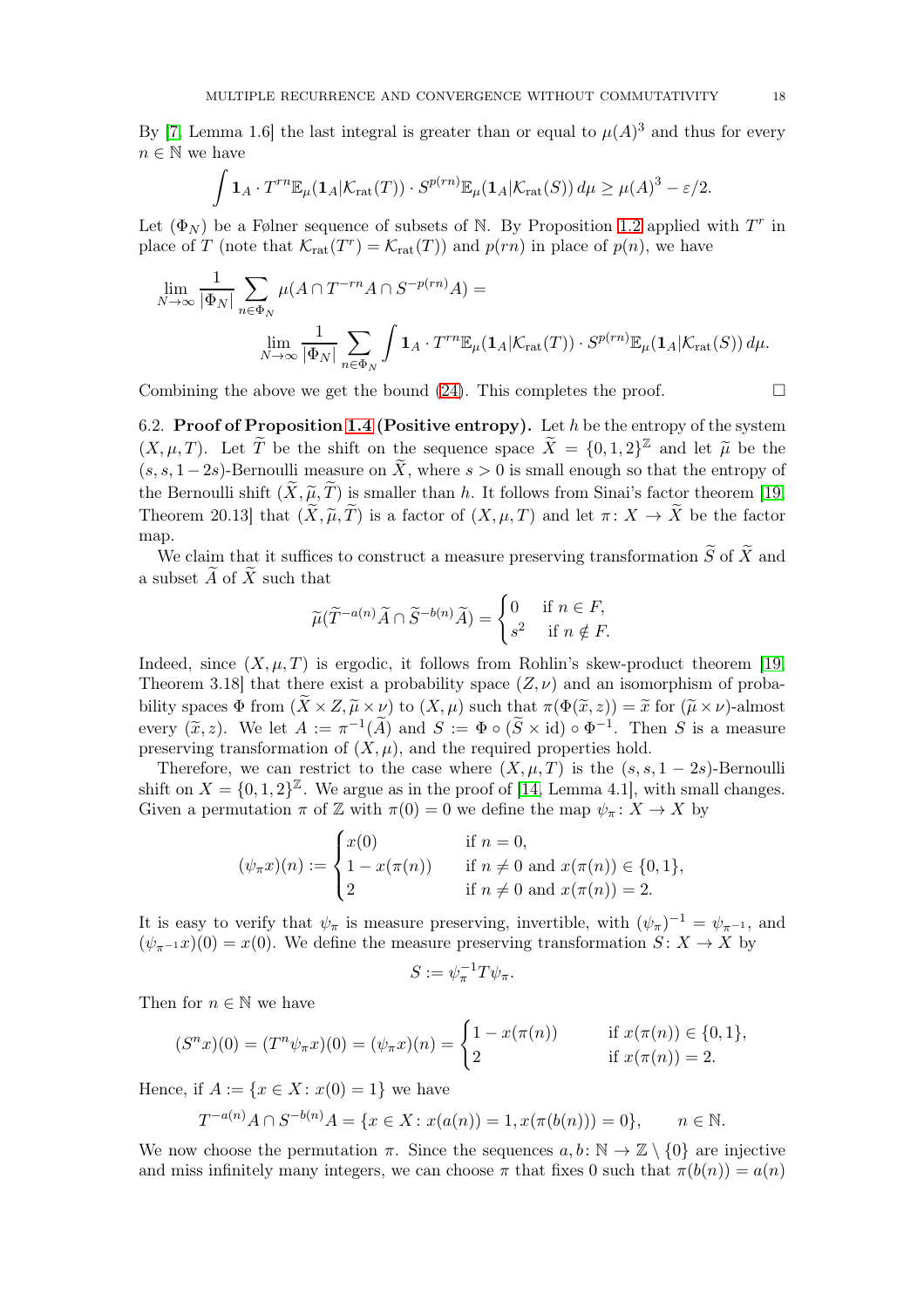if  $n \in F$  and  $\pi(b(n)) \neq a(n)$  if  $n \notin F$ . Then

$$
\mu(T^{-a(n)}A \cap S^{-b(n)}A) = \begin{cases} 0 & \text{if } n \in F, \\ s^2 & \text{if } n \notin F. \end{cases}
$$

This completes the proof.  $\Box$ 

6.3. Proof of Proposition [1.5](#page-3-1) (Pointwise convergence). We can assume that the functions  $f, g \in L^{\infty}(\mu)$  are real valued. We first establish existence  $\mu$ -almost everywhere of the limit

<span id="page-18-5"></span> $\mathbf{v}$ 

(25) 
$$
\lim_{N \to \infty} \frac{1}{N} \sum_{n=1}^{N} f(T^n x) \cdot g(S^{p(n)} x).
$$

By Proposition [2.5,](#page-7-3) for almost every  $x \in X$  the sequence  $(f(T^n x))$  admits correlations on the sequence of intervals  $([N])_{N\in\mathbb{N}}$  and the corresponding Furstenberg system has zero entropy. By our assumption, for almost every  $x \in X$  the sequence  $(g(S^{p(n)}x))$  admits correlations along the sequence of intervals  $([N])_{N\in\mathbb{N}}$  and defines a (unique) Furstenberg system. Suppose that  $\mathbb{E}(q|\mathcal{Z}_{\infty}(S)) = 0$ . Combining our pointwise convergence assumption of the averages [\(5\)](#page-3-0) with Theorem [3.1](#page-7-1) and Lemma [2.3,](#page-4-2) we get that for almost every  $x \in X$  that the  $0^{th}$ -coordinate projection of the Furstenberg system of the sequence  $(g(S^{p(n)}x))$  is orthogonal to the Pinsker factor of this system. Hence, using Proposition [2.1](#page-4-0) and arguing as in Proposition [4.1,](#page-9-0) we deduce that the averages [\(25\)](#page-18-5) converge pointwise almost everywhere to 0. It follows that in order to prove pointwise convergence of the averages [\(25\)](#page-18-5) we can assume that the function g is measurable with respect to the factor  $\mathcal{Z}_{\infty}(S)$ .

By Bourgain's maximal inequality for ergodic averages with polynomial iterates [\[6,](#page-19-22) Theorem 6, for  $g \in L^2(\mu)$  we have

$$
\Big\|\sup_{N\in\mathbb{N}}\frac{1}{N}\sum_{n=1}^{N}S^{p(n)}|g|\Big\|_{L^{2}(\mu)}\leq C\,\|g\|_{L^{2}(\mu)}
$$

for some universal constant C. Thus for  $f \in L^{\infty}(\mu)$  we have

$$
\Big\|\sup_{N\in\mathbb{N}}\frac{1}{N}\sum_{n=1}^N|T^nf\cdot S^{p(n)}g|\Big\|_{L^2(\mu)}\leq C\,\|f\|_{L^\infty(\mu)}\,\|g\|_{L^2(\mu)}\,.
$$

By the argument used in the classical proof of the pointwise ergodic theorem, it follows that for f fixed, the family of functions q such that the convergence  $(25)$  holds almost everywhere is closed in  $L^2(\mu)$ . Therefore, in order to prove the existence almost every-where of the limit [\(25\)](#page-18-5) for g measurable with respect to  $\mathcal{Z}_{\infty}(S)$ , it suffices to restrict to the case where g is measurable with respect to  $\mathcal{Z}_k(S)$  for some  $k \in \mathbb{N}$ .

If g is measurable with respect to  $\mathcal{Z}_k(S)$ , then the pointwise convergence of the averages [\(25\)](#page-18-5) follows by repeating the argument used in the proof for Proposition [4.2.](#page-10-0) This finishes the convergence part of the proof.

Since the pointwise limit coincides with the  $L^2(\mu)$  limit, the remaining part of the result follows from Theorem [1.2.](#page-1-5) This completes the proof.  $\Box$ 

#### **REFERENCES**

- <span id="page-18-4"></span><span id="page-18-2"></span>[1] D. BEREND. Joint ergodicity and mixing. *J. Analyse Math.* 45 (1985), 255–284.
- [2] V. Bergelson, B. Host & B. Kra. Multiple recurrence and nilsequences. Invent. Math. 160 (2005), 261–303.
- <span id="page-18-0"></span>[3] V. Bergelson & A. Leibman. Polynomial extensions of van der Waerden's and Szemerédi's theorems. J. Amer. Math. Soc. 9 (1996), 725–753.
- <span id="page-18-3"></span><span id="page-18-1"></span>[4] V. BERGELSON & A. LEIBMAN. A nilpotent Roth theorem. Invent. Math. **147** (2002), 429-470.
- [5] V. Bergelson & A. Leibman. Failure of Roth theorem for solvable groups of exponential growth. Ergodic Theory Dynam. Systems 24 (2004), no. 1, 45–53.